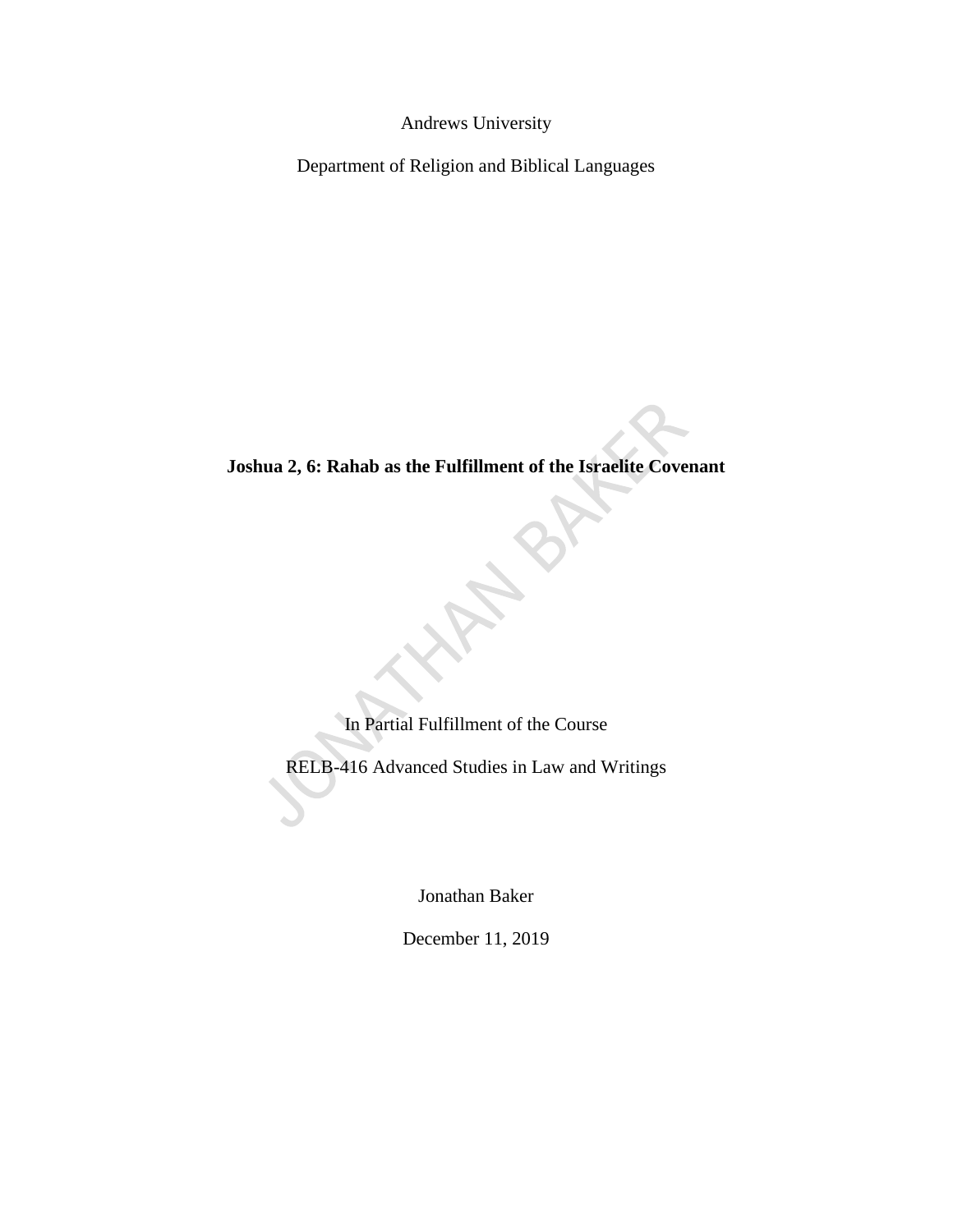## **Introduction**

When discussing the covenant God made with the people of Israel, one might ask the question what about the Canaanites? Did God favor Israel so much that He was willing to destroy whole nations in order to make room for them? When these questions are asked, they are founded in the "us" and "them" mentality that can be seen throughout the history of Israel, Christianity, and remains quite prevalent today. While much scholarly work has been dedicated to the destruction of the native Canaanites, as well as the legal rights that existed for Canaanites who sought acceptance into the Israelite community, much less writing has been focused on the role of the covenant in relation to these "Canaanite foreigners." One of the prime narrative examples of this principle demonstrated can be found in Joshua 2-6. At the very beginning of Israel's quest into Canaan appears this rather out of place story of Rahab, Joshua, Israelite spies, a king, and ultimately, a treasonous choice to follow Yahweh the God of the Israelites. Through the examination of the acceptance of Rahab into the Israelite community, we will discover important principles about God's covenant with Israel in relation to the Canaanites. God's covenant was ultimately to provide the opportunity for all people to accept Him.

#### **Background**

## **Promise to Abraham**

As early in the Bible as Genesis chapter 12, the theme of God's covenant with Abraham and his descendants begins to develop. This covenant has three main factors. First, God calls Abraham to a specific land. Second, God promises to bless Abraham's descendants. Third, God promises that through Abraham and his descendants all nations of the Earth will be blessed. God gives the covenant "so that you will be a blessing…and in you all the families of the earth shall be blessed." God repeats this message to Abraham in Genesis 17, and makes clear that the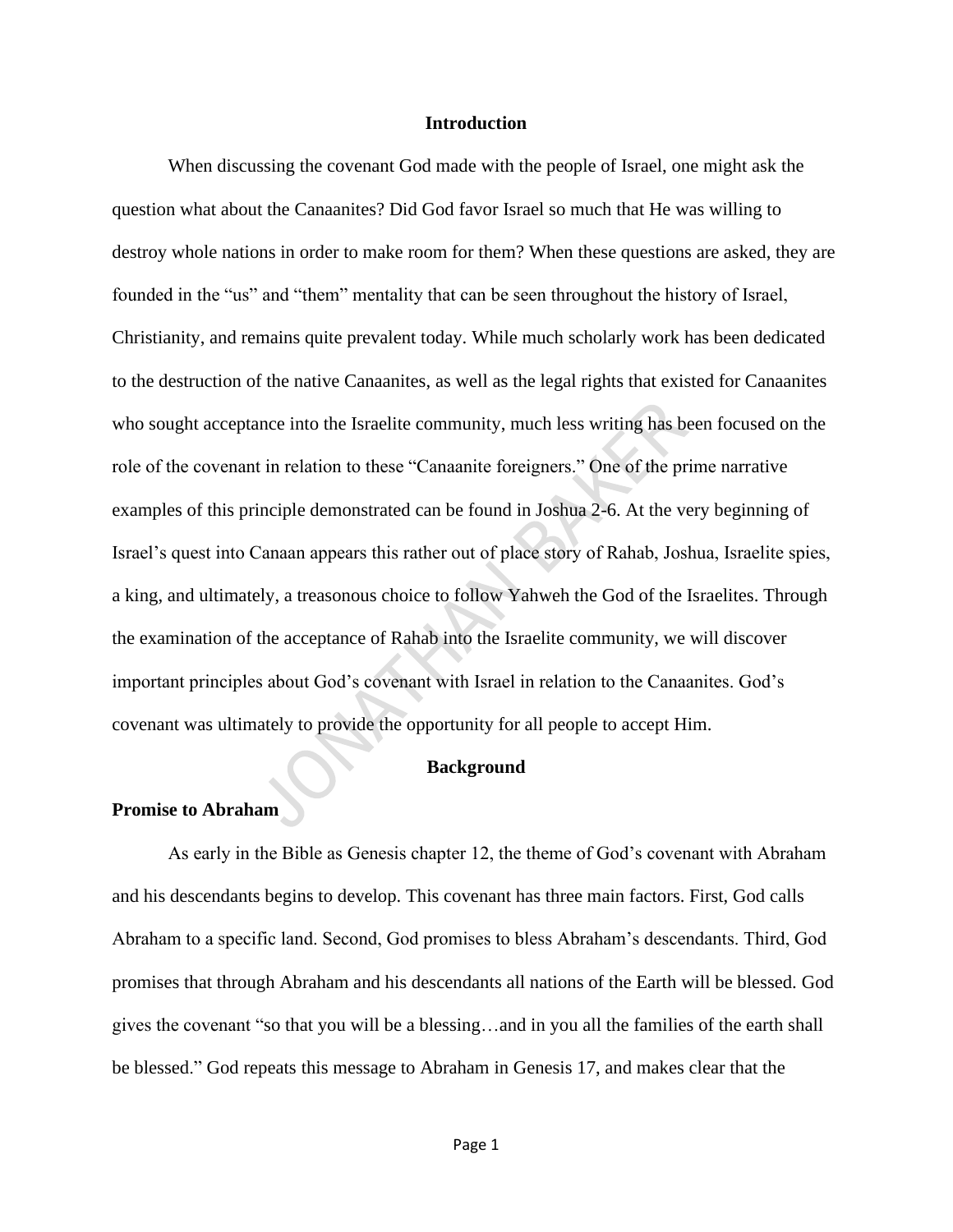covenant includes "all the land of Canaan." In Exodus 2 the covenant narrative is renewed, "and God remembered his covenant with Abraham." The covenant is reiterated to Moses in chapter 3 where God once again promises to bring the people of Israel to "a good and broad land," the land of Canaan. The rest of the Pentateuch details the journey of Israel from Egypt to Canaan, the organization of Israel into a society, and the attempts to keep the covenant with God. During this time God gave the principles of how Israel was to live when they finally made it to the land of Canaan.

# **Destruction of the Canaanites**

At the beginning of Joshua, the Israelites encounter a problem. God has promised them the land of Canaan, but what was going to happen to all the Canaanites? Were they to be utterly destroyed or left to continue their inhumane religious practices? This has been a topic often addressed in theological and secular circles alike. How do we address the issue of God calling for the complete destruction of the people living in Canaan? Does God really sanction the wiping out of entire cities? Nations? Killing women and children with the sword?<sup>1</sup> There are several principles that help us understand this issue.

First, God would prefer to drive the Canaanites from the land rather than destroy them. Exodus 23:27-33 says "I will Send my terror before you… and I will make all your enemies turn their backs to you… I will send hornets before you, which shall drive out the Hivites, the Canaanites, and the Hittites from before you." In Joshua 2 Rahab confirms that this was taking place, telling the spies "all the inhabitants of the land *melt before you*."

 $<sup>1</sup>$  This has led some to assume that the Old Testament demonstrates radically discontinuity to the God</sup> portrayed in the New testament, the argument for this is laid out in C. S. Cowles, "The Case for Radical Discontinuity," in *Show Them No Mercy: 4 Views on God and the Canaanite Genocide* (Grand Rapids, MI: Zondervan, 2003), EPub Edition.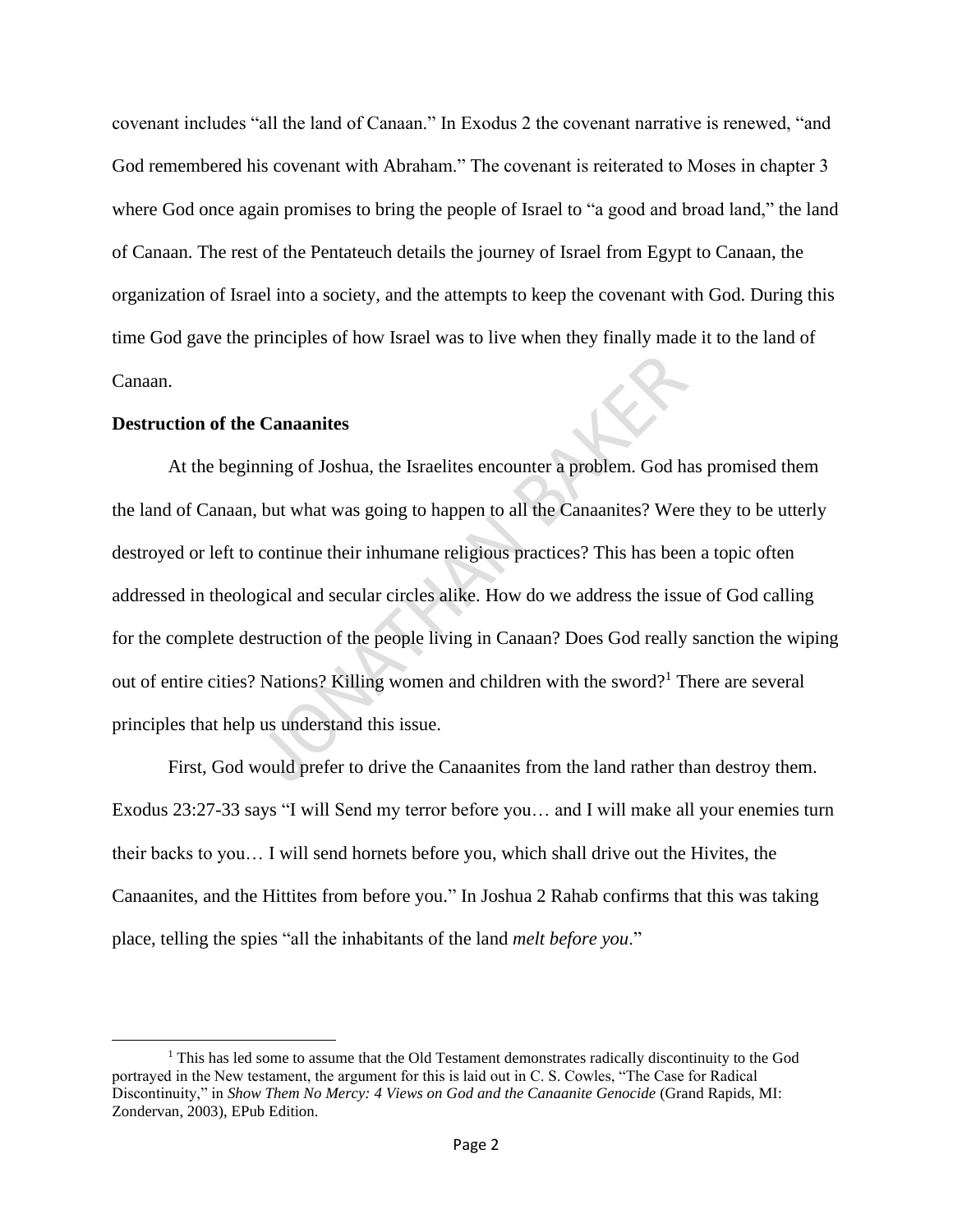Complete destruction was limited, it was carried out early in Israelites journey into Canaan and against mainly military forts<sup>2</sup>. Jericho would be considered one of those forts, as would AI.<sup>3</sup> This would mean that the inhabitants of the fort would primarily be military personal. It is likely that the Israelite army marching around Jericho for seven days coupled with the fear already testified to by Rahab would have led most of the women and children to have escaped.

The destruction of the Canaanites was equal. God gave each nation sufficient time to turn from evil before He called for destruction. In Genesis 15:16 God tells Abraham that the "sin of the Amorites has not reached its full measure (NIV)." The Bible focuses on the Israelite story, but it does mention that God brought others to the land of Canaan and allots land for the Moabites and the Ammonites which Israel could not encroach on.<sup>4</sup> The same amount of time God gave these nations, God gave Israel.<sup>5</sup> When Israel had matured in sin until they were worse than those formerly living in Canaan, God let them fall into captivity.<sup>6</sup>

According to the Bible, God knows the heart of each individual, including children, and is the ultimate judge on their eternal salvation. 1 Kings 8:39 says that God judges and forgives because he alone knows the hearts of humanity. 1 Samuel 16:7 confirms that God looks at the hearts. The destruction that is prescribed is not eternal destruction, but rather the destruction of evil.

<sup>2</sup> Frank E. Gaebelein, ed. *The Expositor's Bible Commentary,* vol. 3 (Grand Rapids, MI: Zondervan, 1992), 247.

<sup>3</sup> See Thomas Evan Levy, P.M. Michele Daviau, and Randall W. Younker, eds., *Crossing Jordan: North American Contributions to the Archeology of Jordan* (New York: Rutledge, 2014), and Richard S. Hess, "The Jericho and Ai of the Book of Joshua," in *Early Israelite History,* 1 st ed., ed. Richard A. Hess, Gerald A. Klingbeil, and Paul J. Ray Jr. (State College, PA: Eisenbrauns, 2008).

 $4$  Deut. 2:9, 19,

<sup>5</sup>Frank E. Gaebelein, ed. *The Expositor's Bible Commentary,* vol. 3 (Grand Rapids, MI: Zondervan, 1992), 247.

<sup>6</sup> 2 Kings 21:1-16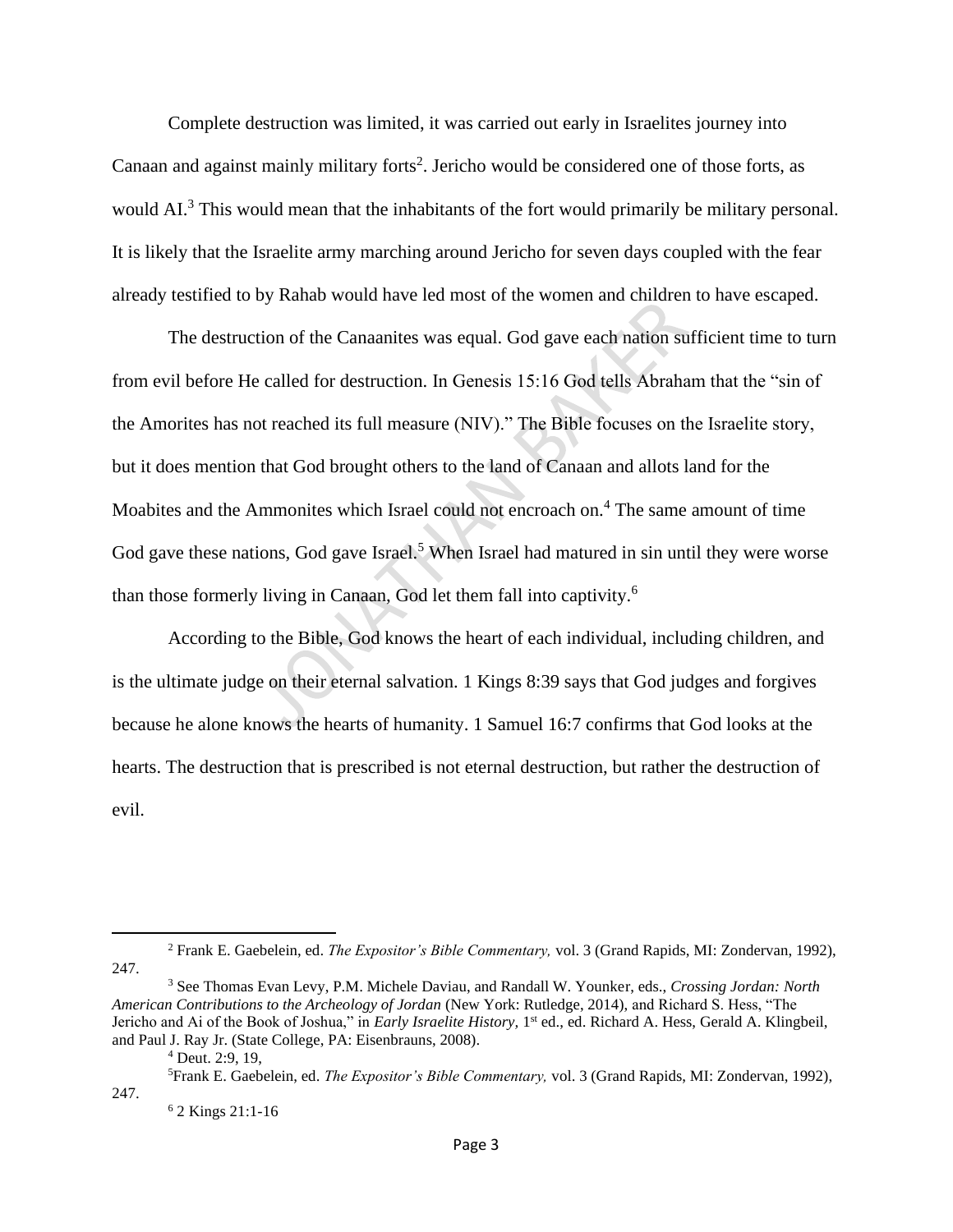Ultimately, it was God's plan to bless all the nations through Israel as He had promised to Abraham. Deuteronomy 30:15-29 lays out the choice between Yahweh and other God's, Between the source of life and the reality of death. In this passage God through Moses implores the people to choose life. 2 Peter 3:9 reveals God's heart, His desire that no one would be destroyed, "but all should come to repentance." The story of Rahab is vital to understanding God's covenant with Israel and its inclusion of the Canaanites. The Rahab narrative represents what could happen for anyone in the land of Canaan who was willing to follow Yahweh.

# **Issues with the Acceptance of Rahab into Israel**

# **Rahab: A Prostitute**

What Rahab did for a living, her vocation, has been a matter of much scrutiny in the Joshua narrative. If Rahab was indeed as prostitute as the LXX and most English translations record, how does this impact the ultimate acceptance of Rahab into Israel?

The word used to describe the vocation of Rahab is הָנָז, which appears 93 times in the Old Testament but only 4 times in Joshua, all of which refer to Rahab.<sup>7</sup> The word is used primarily figuratively, speaking of Israel playing the harlot in relation to God (Lev. 17:7, 20:5, Numb. 14:33, 15:39, 25:1, Dt. 31:16, Judg. 2:17, 8:27, 1 Ch. 5:25, Ps. 73:27). It is the same root word used in Hosea 1: 2 to describe the woman God was asking the prophet to marry. She was a representation of the unfaithfulness of Israel to God. When the term is applied to women it usually refers to a sexual relationship outside of marriage, which is forbidden by the law (Lev. 21:7-14, 19:29). Judges 11:1 does present an interesting use of the word, it calls the mother of

<sup>7</sup> James Strong, "Zonah," in *Strong's Exhaustive Concordance of the Bible* (Nashville: Abingdon Press, 1890).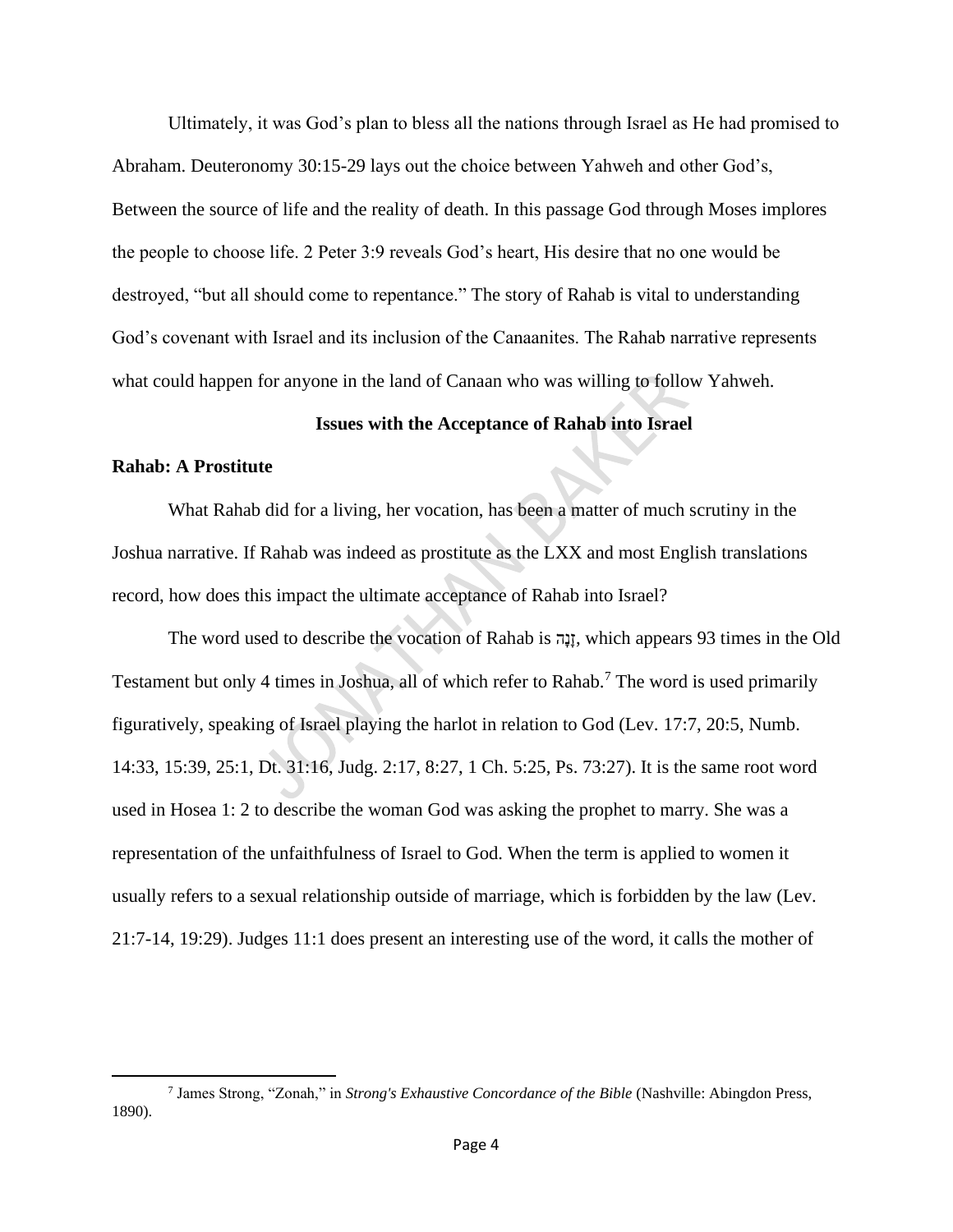Jephthah the Gileadite a *zonah,* which could mean prostitute but could also be translated "foreign."<sup>8</sup>

Josephus translated the term *zonah* "inn-keeper," citing an old use of the Hebrew as a title for someone who runs a hostel.<sup>9</sup> The fact that that the Israelite spies went to her establishment when they got Jericho could be further indication that she was not a prostitute. In addition, Rahab was listened to and trusted by the King, she was an accepted member of society, and her family lived with her in her house. These all would be evidence to suggest she was an innkeeper rather than a prostitute. $10$ 

There is no indication that Rahab was a cult prostitute, but evidence does exist that point to her as a harlot of some sort. Prostitutes were often involved in intelligence gathering and so it is no surprise that the King asked Rahab about the Israelites who entered the city, nor that he believed her when she lied to him.<sup>11</sup> While the LXX does try to clear the spies of any hint of wrong doing by translating וְיֹשֶׁכְּבוּ in 2:1 as "lodged," rather than "slept," it holds to the translation of *zonah* as prostitute.<sup>12</sup> Sherwood argues that the narrative is intentionally ambiguous, leaving open the possibility of sin on the part of the spies. To him, Rahab's role of a prostitute is important to the narrative because it strengthens her identity as a Canaanite and a threat to Israel and increases the surprise when she turns out to be a positive figure.<sup>13</sup> Harrison

<sup>8</sup> G. Johannes Botterweck and Helmer Ringgren, eds., "Zonah," in *Theological Dictionary of the Old Testament,* vol. 4, trans. David E. Green (Grand Rapids, MI: Eerdmans, 1980), 97-99.

The term can also be applied to Men as in Ex. 34:16 and Num. 25:1 R. Laird Harris, Gleason L. Archer Jr., and Bruce K. Waltke, *Theological Wordbook of the Old Testament*, 2<sup>nd</sup> ed. (Chicago: Moody, 1980), 246.

<sup>9</sup> Flavius Josephus, "Antiquities of the Jews, vol. 8," in *The Works of Flavius Josephus*, trans. William Whiston (London: Henry G. Bohn, 1845), 1.2.

<sup>&</sup>lt;sup>10</sup> Dr. Rahel Wells, "Joshua" (lecture, Andrews University, Berrien Springs, MI, October 7, 2019).

<sup>11</sup> Frank E. Gaebelein, ed. *The Expositor's Bible Commentary*, 260.

<sup>12</sup> Trent C. Butler, *Word Biblical Commentary*, vol. 7a, ed. Nancy L. DeClassé-Walford (Grand Rapids, MI: Zondervan, 2014), 238.

<sup>&</sup>lt;sup>13</sup> Aaron Sherwood, "A Leader's Misleading and a Prostitute's Profession: A Re-examination of Joshua 2," *Journal for the Study of the Old Testament* 31. No. 1. (2006): 48, https//:doi.org/10.1177/0309089206068842.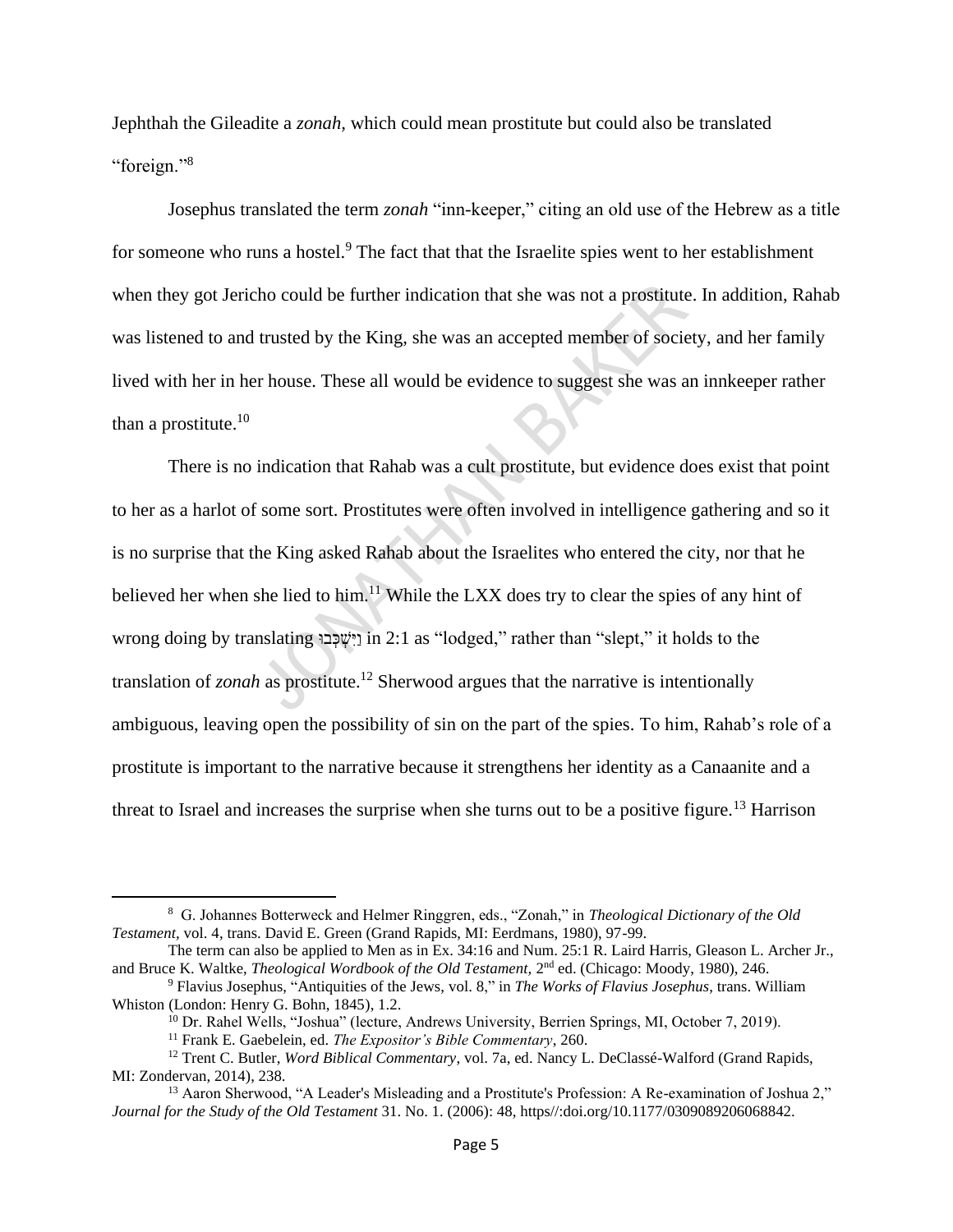notes this ambiguity as well, but is quick to make clear that it seems that the term "sleep" is used in a platonic sense in this passage.<sup>14</sup> The narrative is indeed designed to be striking. The one who is supposed to be a marginal figure,<sup>15</sup> a temptress who would take away the hearts of the men of Israel, is the only named character in the story other than Joshua.<sup>16</sup> She becomes the hero of the narrative in a surprise twist of expectations.

If Rahab was indeed a prostitute, this would be a serious hindrance to her acceptance into Israel. The penalty for elicit sexual encounters was punishable by death even when the act was committed by Israelites (Lev 21:7, Judg. 16:1, 1kgs 3:16, Prov. 6:26). Furthermore, Israel had a tendency to be led astray by pagan prostitutes, the incident at Baal Peor in Numbers 25 would be an example.

Rahab's name most likely comes from a shortened version of the name Eluraheba, which means "God has opened the womb." It is a confessional name given to a child when they are birthed safely. Rahab obviously is without the divine element in her name. This name appears throughout 18th century Mari and west Semitic people. This is very close to the word רַחֲב which means "wide, or broad," and carries references to the word "land."<sup>17</sup> The connection of the name Rahab with the land; and prostitution with the seducing of Israel away from God, could lead the reader to be apprehensive of a potential straying from God.<sup>18</sup> But Rahab demonstrates none of the characteristics of the harlots of Moab. She does not act in a sexual manner nor does she do anything to seduce the spies or Israel from their God. In fact, the opposite happens.

<sup>14</sup> R. K. Harrison, ed. "Joshua," in *The New International Commentary on the Old Testament* (Grand Rapids, MI: Eerdmans, 1981), 69-70.

<sup>15</sup> Bernard P. Robinson, "Rahab of Canaan—and Israel," *SJOT* 23, no.2 (2009): 257–273, https://doi.org/10.1080/09018320903303603.

<sup>16</sup> Richard D. Nelson, *Joshua: A Commentary* (Louisville, KY: Westminster/John Knox Press, 1997), 46.

<sup>17</sup> James Strong, "Rachab," in *Strong's Exhaustive Concordance of the Bible* (Nashville: Abingdon Press, 1890).

<sup>&</sup>lt;sup>18</sup> Trent C. Butler, Word Biblical Commentary, 256.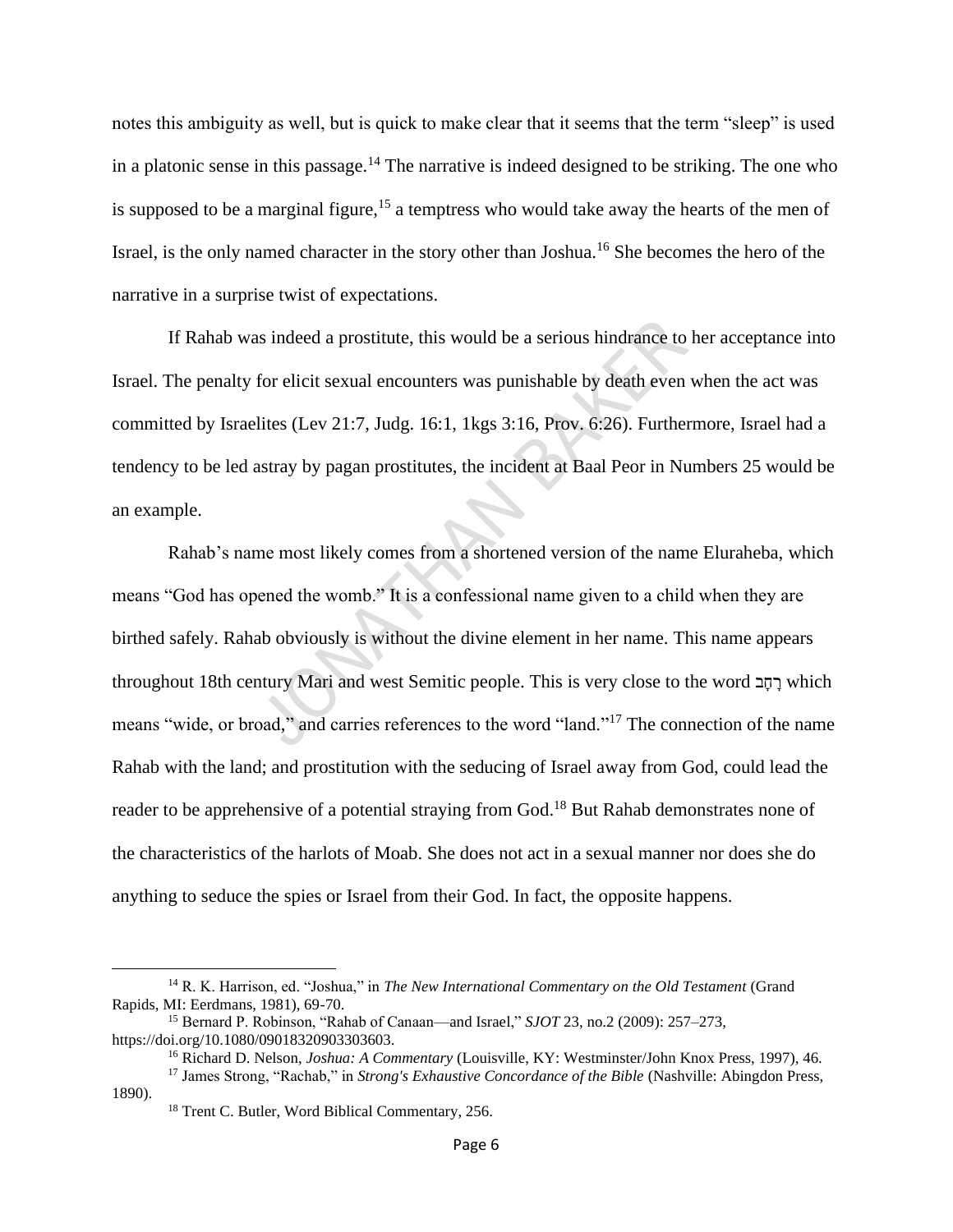The narrative includes another ominous connection - the story of Lot and the angel messengers in Genesis 19. Rahab, which sounds like ב ֹח ְׁר) *rechob),* translated "public square" in Genesis 19:2, associates in the mind of the reader the story of Sodom's destruction. There are numerous parallels between the two stories. First, two strangers come in to the city and need a place to stay. Rahab, like Lot, shows hospitality to these two messengers of God. Once the visitors are safely in the house the reader could expect an event similar to what transpired in Sodom.<sup>19</sup> Surprisingly, Rahab acts as the protagonist, rather than the antagonist which one would expect from a pagan prostitute. When the men of the town come looking for the two sojourners, Rahab turns them aside, in a sense blinding them by feeding them falsehoods. Here she both acts as the hospitable host played by Lot in Genesis, and as the protector played by the angels. Like Lot, Rahab is saved from the city that is devoted to destruction by following the words of the strangers. She demonstrates the positive characteristics of Lot without any of the negative traits and she protects herself when the spies who, unlike the angels, cannot help themselves. Creach writes in his commentary on Joshua that the Rahab narrative "employs irony, humor, and folkloric qualities in an irresistible plot," one where a woman who should be bad news for Israel outsmarts all the men, saves the Israelite spies, herself, and her whole family.

While argument remains over the vocation of Rahab, I tend to agree that the she was most likely a prostitute by profession. Nevertheless, Rahab in no way acts like a prostitute, instead choosing to act on behalf of Israel and God. The narrative causes the reader to confront their own presuppositions about Rahab based on her vocation, and evaluate her status as an Israelite based on her actions on behalf of the people of God.

<sup>19</sup> Richard D. Nelson, "Joshua" in *The Old Testament Library* (Louisville Kentucky: John Knox, 1997), 43.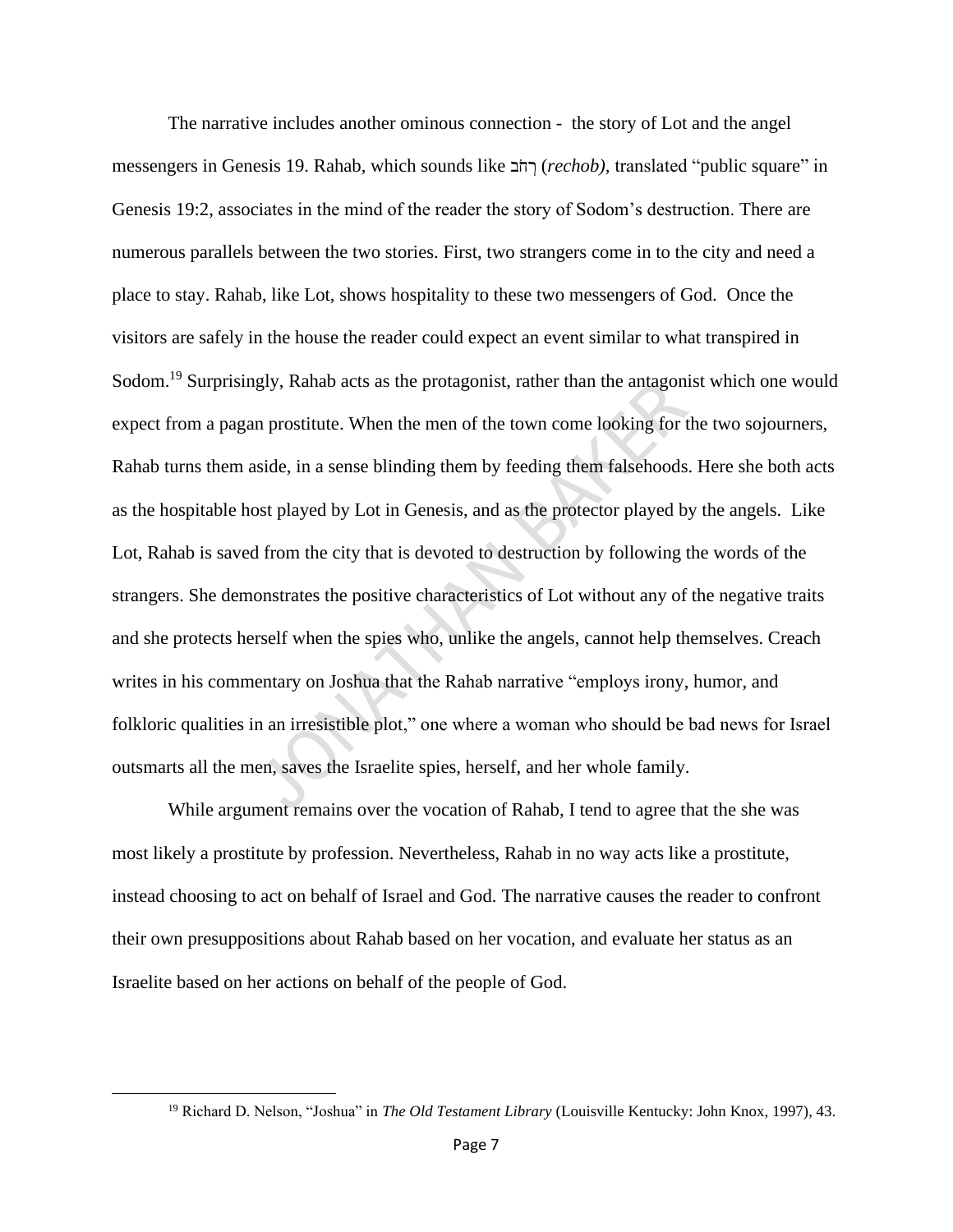# **Rahab: A False Witness**

Considerable debate exists, at least among lay people, over Rahab's response to the king when confronted about harboring the Israelite spies. In chapter 2, Rahab takes in the spies sent by Joshua and hides them on her roof. When the king finds out they came to her he immediately inquiries into their whereabouts. At this moment Rahab has a decision to make. She could give up the Israelite spies and finish the ordeal, she could commit treason by hiding the spies and divert suspicion by offering false information regarding the spies' whereabouts, or she could commit treason by hiding the spies and offering no information one way or another.<sup>20</sup> She chooses to betray her country and proceeds to tell the king that the men have already fled from Jericho. She clearly lies to the king, deliberately making a false statement in order to misdirect the king's servants and protect the Israelites. Rahab receives no reproof for this action anywhere in the Bible, and this has been used by some to justify lying when considered absolutely necessary. This is a teleological ethical formula (the ends justify the means).<sup>21</sup> Before we run ahead and justify lying because the Bible doesn't condemn it in this story, we should look at what they whole Bible teaches, both about lying and about Rahab's action. It is important to recognize that God portrays himself as truth (Deut. 32:4, Psalm 100:5, John 14:6, 17:17, 18:37). Satan, the adversary of God and humanity, is called "the father of [lies]" (John 8:44, Rev 12, 20:3). When the 10 commandments are relayed to Israel God makes clear "thou shalt not bear false witness" (Ex. 23:6-8). prohibitions of false language show up throughout Bible: "The LORD detests lying lips, but he delights in men who are truthful (Proverbs 12:22)," "Whoever

<sup>20</sup> Frank E. Gaebelein, ed. *The Expositor's Bible Commentary,* 260.

<sup>21</sup> For more on this see Andrew Woodfield, *Teleology* (Cambridge: Cambridge University Press, 1976), Joel B. Green, ed. *Dictionary of Scripture and Ethics* (Grand Rapids, MI: Baker Academic, 2011), 211, and John B. Pierce *Flexible Design: Revisionary Poetics in Blake's Vala Or The Four Zoas* (London: McGill-Queen's University Press, 1998), 40-43.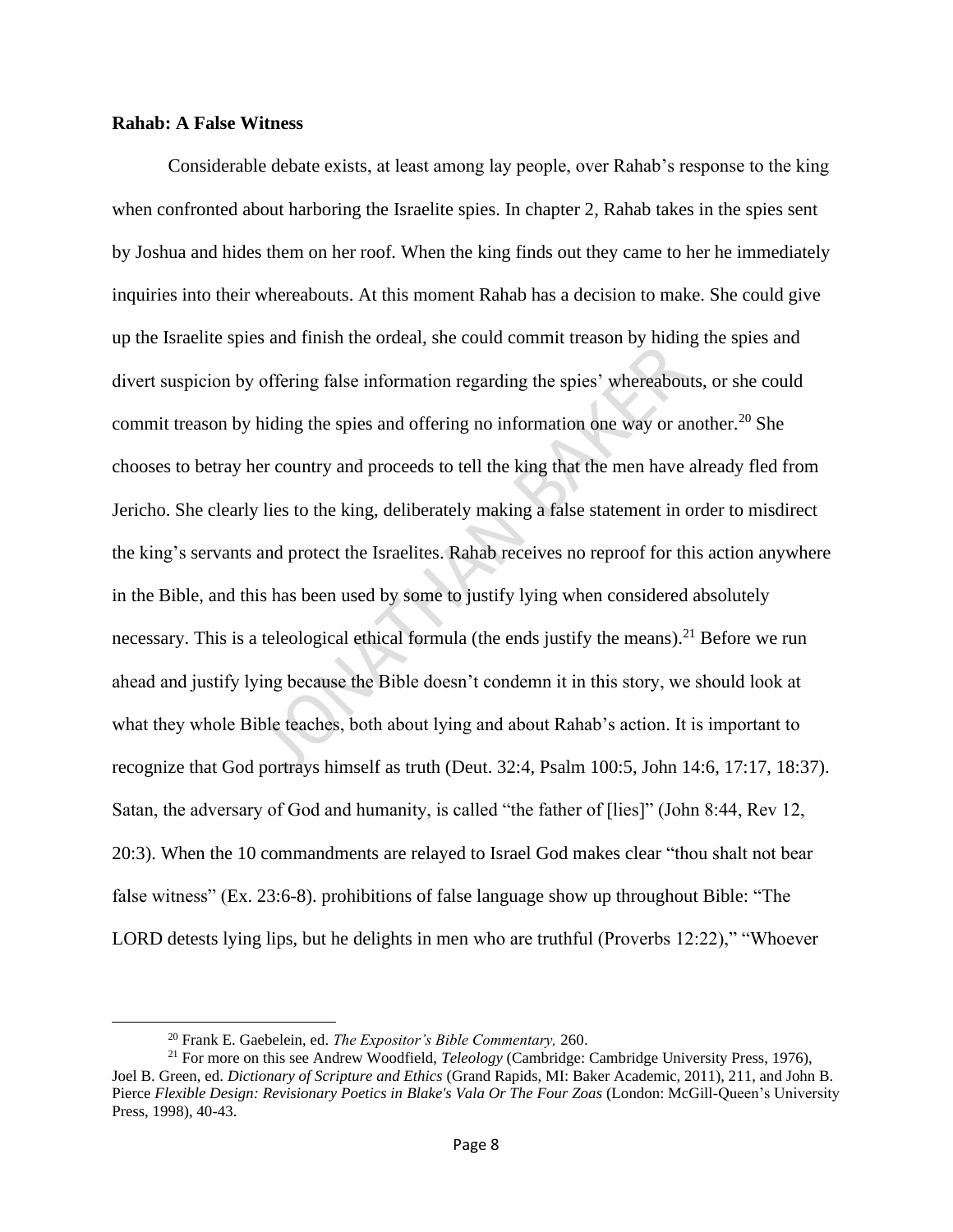would love life and see good days must keep his tongue from evil and his lips from deceitful speech (1 Peter 3:10)." It is clear that the Bible teaches lying is contrary to the nature of God.

When Rahab's action on behalf of the Israelite spies is addressed, her lying is never mentioned. Joshua instructs the spies to go into Jericho and bring out Rahab, citing the *oath* that the spies made to her as the reason for her acceptance. The author of Joshua adds to this in verse 25, writing that she lived in Israel "because she hid the messengers whom Joshua sent to spy out Jericho." When Hebrews mentions Rahab, it attributes her faith and deliverance from destruction to her *hospitality* in welcoming in the spies. Rahab then, both demonstrates faith and at the same time acts contrary to the instruction of God? how is that possible?

As will be addressed in further detail in the following section, Rahab demonstrates a considerable knowledge of God. She cites the deliverance of the land to Israel which is part of the covenant made with Abraham as well as the miracles performed on behalf of Israel during the exodus. She also tells the spies that "the Lord your God, he is God in the heavens above and on the earth beneath." Psalm 19:1-4 states that "the heavens declare the glory of God." it goes on to specify that no people exist who cannot see the heavens and gain knowledge about who God is.<sup>22</sup> Romans 2 unpacks the issue farther, claiming that those who do not have the Torah are a "law to themselves." This means that they make ethical decisions based on the knowledge of God that they have. Although Rahab demonstrates a knowledge of God, it is unlikely that she knew about the law that God had given. Luke 2 adds to Romans specifying that those who do not know what the law requires will not receive as heavy a punishment.

Whether or not Rahab knew the law of God and chose to speak dishonestly anyway or she did not know God's instruction and made the best choice she could under the circumstances,

<sup>&</sup>lt;sup>22</sup> Psalm 14:1, Romans 2:20 demonstrate that God can be seen through nature.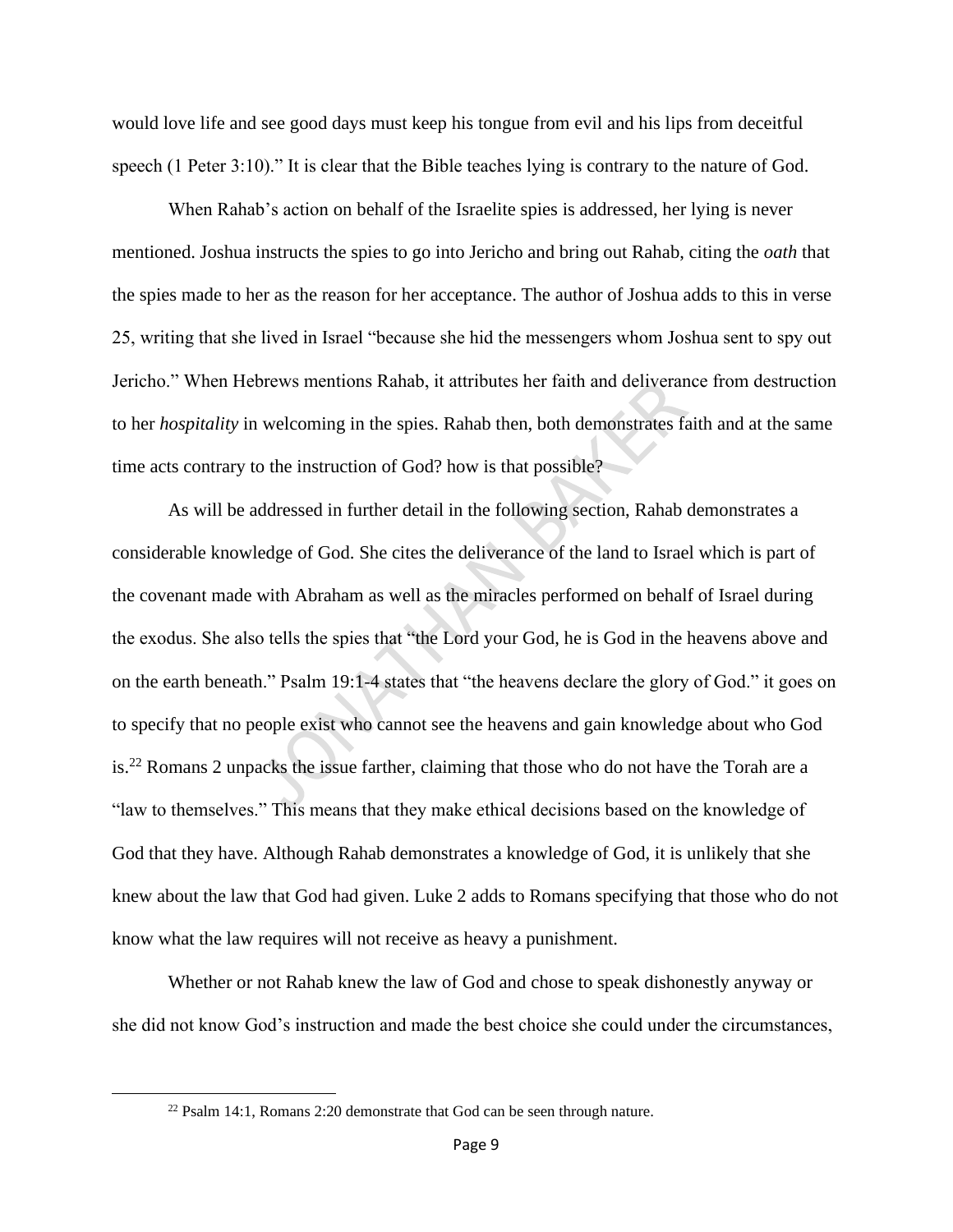she is portrayed in the Bible as a woman of faith. The fact that she lied is not condoned in the Bible and should not be used as a justification of such action, nevertheless her decision to follow Yahweh and act in protection of the followers of Yahweh does exemplify a character of faith and is commended.

## **Rahab: A Worshipper of Foreign Gods**

Let's assume for a moment that Rahab was accepted into Israel without converting to Yahweh.<sup>23</sup> A prostitute entering the ranks of Israel would bring about the potential for sin in the camp which could have dire consequences to the nation.<sup>24</sup> One would expect some hesitancy from the people of Israel to spare Rahab if her conversion was really in doubt.<sup>25</sup> Joshua and the spies show no such hesitation. This is due to Rahab's demonstration of conversion. The phrases used in her speech to the spies in Joshua chapter 2 are standardized confessions of faith.<sup>26</sup> in verse 9 she declares "I know that the Lord has given you the land…" which is the very statement used by the spies in their report to Joshua. As mentioned earlier this demonstrates a knowledge of the Yahweh's covenant with Israel. Verse 10 shows that Rahab had examined the evidence of God's power on behalf of His people, and verse 11 makes clear that she recognizes God as creator.<sup>27</sup> According to Butler, this is the third stage of the story, following the salvation of the spies and the demonstration of divine will.<sup>28</sup> The steps to becoming a "non-hostile sojourner" in Israel were demonstrated by Rahab through testifying of her faith in Yahweh, swearing an

<sup>23</sup> For an examination of this claim see Jeffrey S. Shoulson, *Fictions of Conversion: Jews, Christians, and Cultures of Change in Early Modern England* (Philadelphia: University of Pennsylvania Press, 2013).

<sup>&</sup>lt;sup>24</sup> Joshua chapter 7 details the destruction that Achan caused simply be taking some money and clothes from Jericho.

<sup>&</sup>lt;sup>25</sup> Some scholars posit this as the reason Rahab and her family are kept on the outskirts of camp. For more information see the section Rahab and the Acceptance into Israel.

<sup>26</sup> Trent C. Butler, *Word Biblical Commentary*, 242.

<sup>27</sup> Frank E. Gaebelein, ed. *The Expositor's Bible Commentary,* 262.

<sup>28</sup> Trent C. Butler, *Word Biblical Commentary*, 242.

<sup>&</sup>lt;sup>29</sup> The Hebrew word is רֵג, see section titled Rahab: An Ethnic Enemy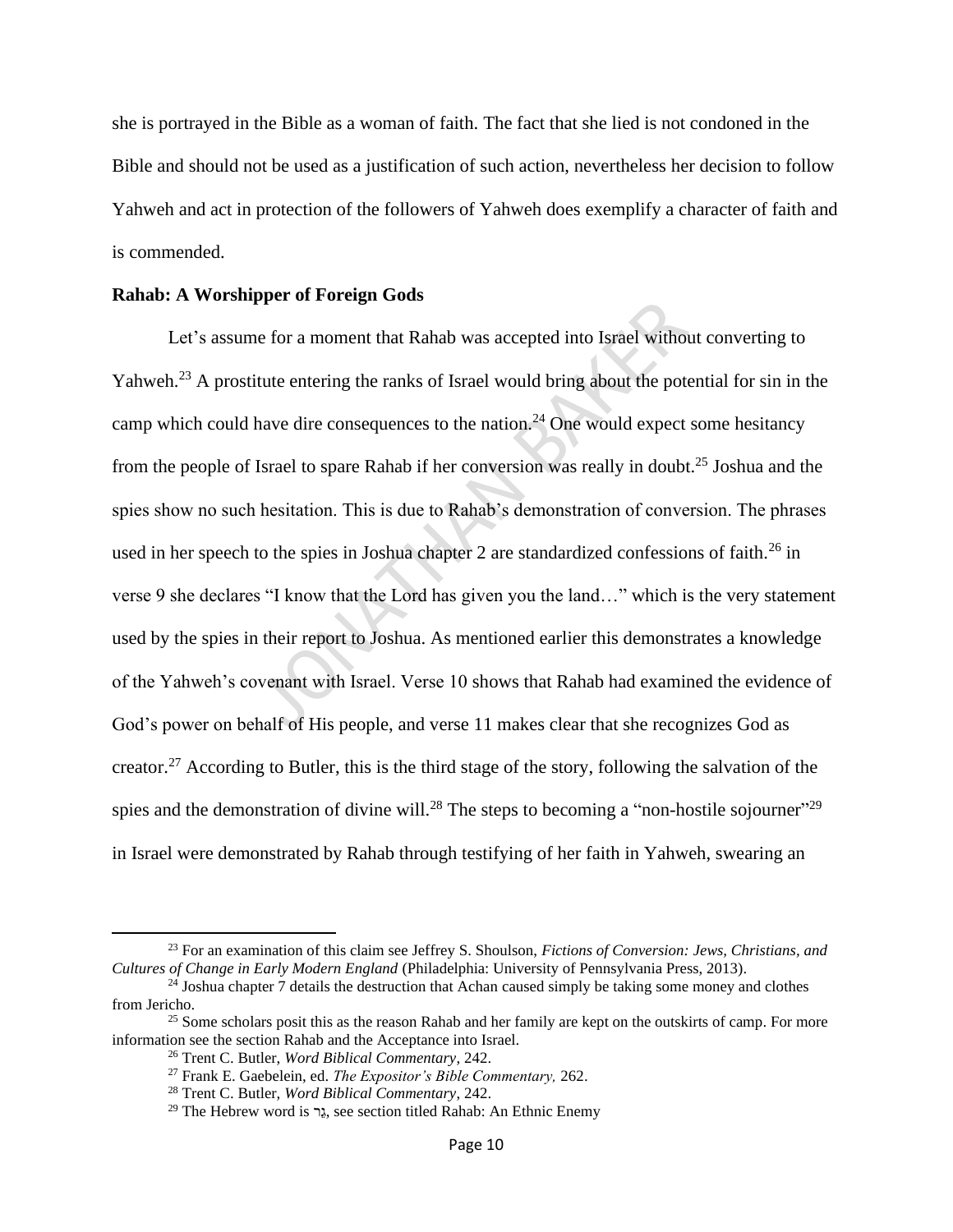oath requiring a continued relationship with Israel, and showing loyalty to that oath.<sup>30</sup> Based on this evidence of conversion the book of Hebrews in the New Testament can say with confidence that Rahab was a woman of faith, a follower of Yahweh.

## **Rahab: An Ethnic Enemy**

If the fact that Rahab was a prostitute or liar was an obstacle to her acceptance into Israel, her ethnicity could have been a much larger one. Israel most certainly had dishonest people among their company, and no doubt had prostitutes of their own nationality. Although there were laws against adultery the practice still existed within Israel.<sup>31</sup> The new nation doubtlessly wanted to remain pure from sexual sin, but more important was avoiding the worship of other gods. For the Israelite nation entering the land of Canaan, avoiding integration with the nations around them was of great importance. God provided statutes to Israel prohibiting them from mixing with the Canaanites specifically to avoid being led away from the worship of Yahweh. Exodus 23:32 makes clear that the Israelites were to make no covenants with the people of the land of Canaan. Exodus 34:15-16 repeats the same command, adding "for when they *prostitute* after their gods and sacrifice to their gods and you are invited, you eat of their sacrifice." It goes on to warn against intermarriage with foreign nations because that could lead Israelites to "prostitute" after other gods. Likewise, Deuteronomy 7:1-5 commands Israel to abstain from marrying pagans *because* "they will turn your children away from following me to serve other Gods."

God gave the instruction to avoid intermingling with the Canaanite nations so that they would not end up worshipping the Canaanite gods. It was specifically this idea of a hostile

<sup>30</sup> Peter Jenei, "Strategies of Stranger Inclusion in the Narrative Traditions of Joshua–Judges: The Cases of Rahab's household, the Kenites and the Gibeonites." *Old Testament Essays* 32 no. 1 (2019): 138, and Andrzej Toczyski, "The 'Geometrics' of the Rahab Story: A Multi-Dimensional Analysis of Joshua 2," *HB/OT Studies* 664 (2018): 67–91.

<sup>31</sup> See Genesis 38, Hosea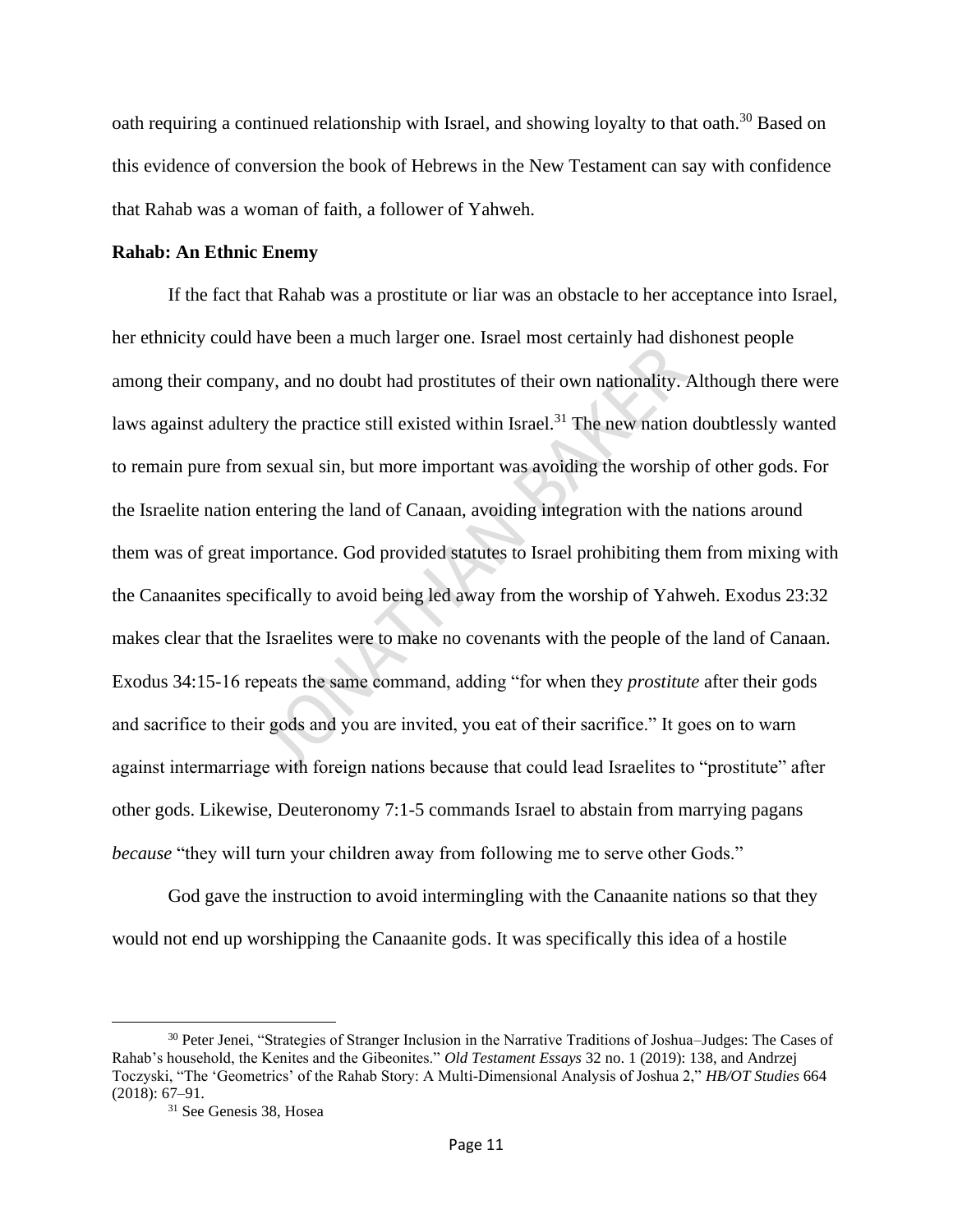stranger, one who refused to accept Yahweh or His instruction on worship and society, that the Israelites wanted to keep out of their midst. This can be seen by examining the terms the Bible employs when speaking about a hostile foreigner or an assimilated foreigner. The former got the title נָכֶר), well the latter was called וֹשָׁב (toshav).<sup>32</sup> The נָכָר is a person who refuses to assimilate into Israel, and the פוֹשֵׁב is a fully assimilated member. In between the two is the title רֵג, which indicates a person living in Israel who seeks to assimilate. These terms help provide a background for the laws regarding foreigners in the Pentateuch. Deut. 17:15 prohibits Israel from having a foreign (נָכָר) king, Deut. 15:1-3 allows the Israelites to uphold debts belonging to this type of foreigner, and Deut. 23:21 allows for the charging of interest. Deut. 14:21 allows the selling of unclean meet to the foreigner (נָכָר), prohibits the eating of any unclean meat including meat that died on its own by the Israelite but allows the sojourner (גֶרָ) to eat clean meat that died on its own.

Although a surface reading of the laws in the Pentateuch may produce evidence that God wanted to keep Israel from intermingling with other ethnic groups, a deeper study reveals that God's instruction to Israel was to avoid the religion of the Canaanites. God wanted to limit the temptation to follow after other god's that assimilating with non-Yahweh-believers would bring. This in no means excluded people of other ethnicities from joining Israel. Anyone who demonstrated a willingness to follow Yahweh gained an identity in God that replaced their Ammonite, Perizzite, Moabite, or any other Canaanite ethnic identification. They were not required to give up all cultural practices, but they were required to abide by the law of God. There are numerous laws in the Pentateuch about how to treat those who dwelt in Israel who

<sup>32</sup> Peter Jenei, "Strategies of Stranger Inclusion," 128.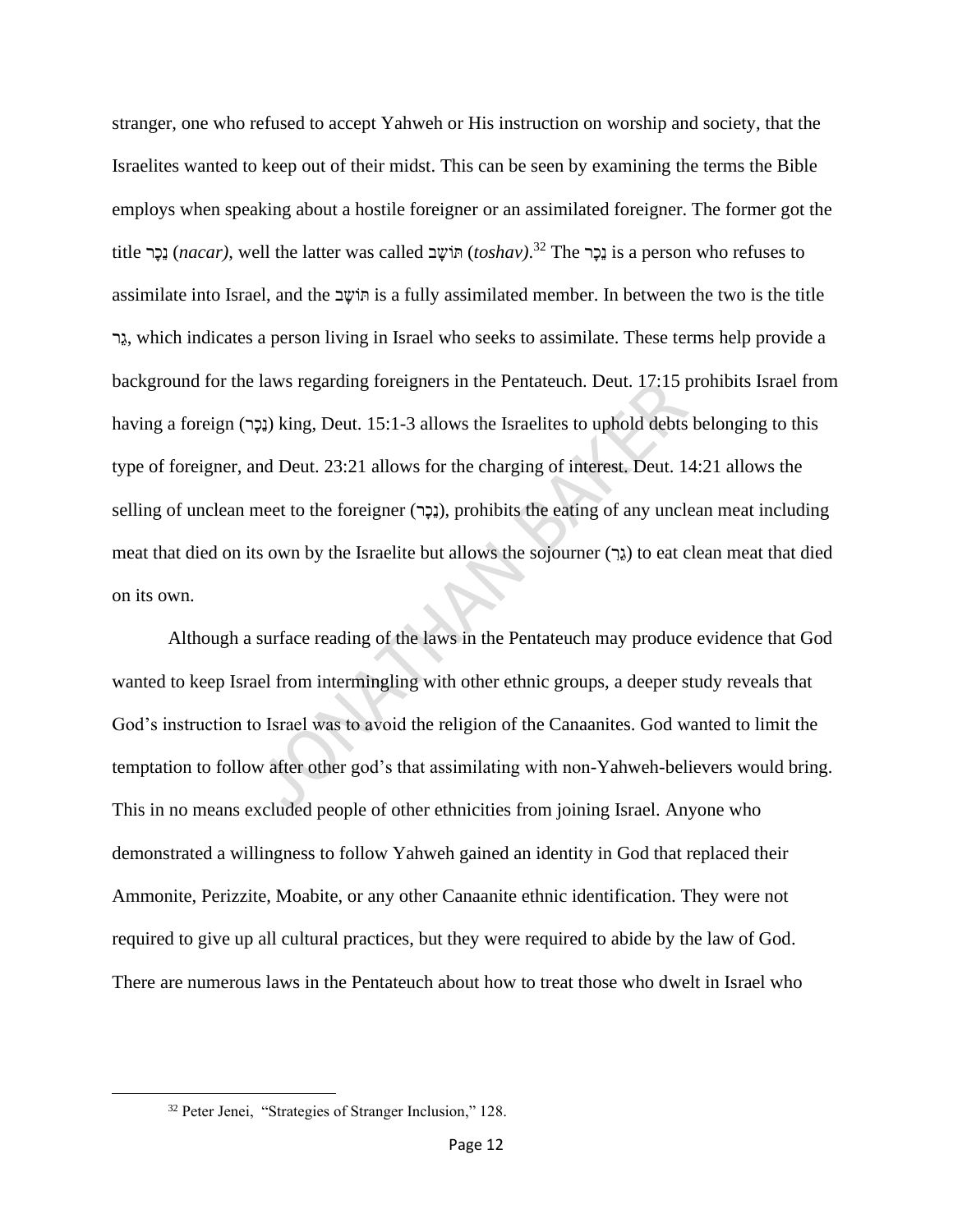were not originally Israelites. Deut. 1:16 and 24:14 dictate that when judging cases, both natives and sojourners should be treated alike.<sup>33</sup>

The Torah goes beyond simple legal transactions to include issues of worship. Leviticus 22:25 at first looks to be prohibiting non-Israelite people from joining in the worship and sacrifices to Yahweh. Nonetheless, the reason these individuals should not be allowed to offer sacrifices was because they were trying to offer blemished animals. If anyone wanted to offer sacrifices to God, they were allowed to do so if they followed the Levitical rules for what must be done. Num. 15:13-16, 29 says that the sojourner or anyone living permanently among them can offer sacrifices. Exodus 12:48-49 and Numbers 9:14 both make clear that sojourners could take part in the Passover, as long as all males were willing to be circumcised. Numbers 15:26 states "And all the congregation of the people of Israel shall be forgiven, *and the stranger who sojourns among them*…" The same forgiveness given by God extended to all those in the congregation of Israel. The phrase "there shall be one law for the native and for the stranger who sojourns among you," is repeated throughout the Pentateuch.<sup>34</sup> God even takes special care to provide for the sojourners (Deut. 10:18-19) and instructs the Israelites to do the same (Deut. 14:28-29, 24:19-22, 26:12-13).

A regular Israelite tale of conquest would begin with chapter 1, immediately followed by chapter 3 and the destruction of Jericho.<sup>35</sup> In essence, Rahab disrupts the narrative, but she is in no way a partial character in the story. Rahab is included in the book specifically to represent the fulfillment of God's covenant in the context of the Canaanites. Butler comments on the

<sup>&</sup>lt;sup>33</sup> It is clear that there were non-Israelites who were living with Israelites, even in their towns. These people were to be treated the same, with full judicial rights *under the same law*.

<sup>34</sup> This statement is included in Ex. 12:49; Num. 9:14, 15:15-16, 29; Lev. 19:33, 24:22;

For similar laws see also Lev. 18:16; Ex. 12:19, 20:10; Lev. 17:8, 10, 13, 22:18, 24:16; Deut. 5:14.

<sup>35</sup> Aaron Sherwood, "A Leader's Misleading and a Prostitute's, 46.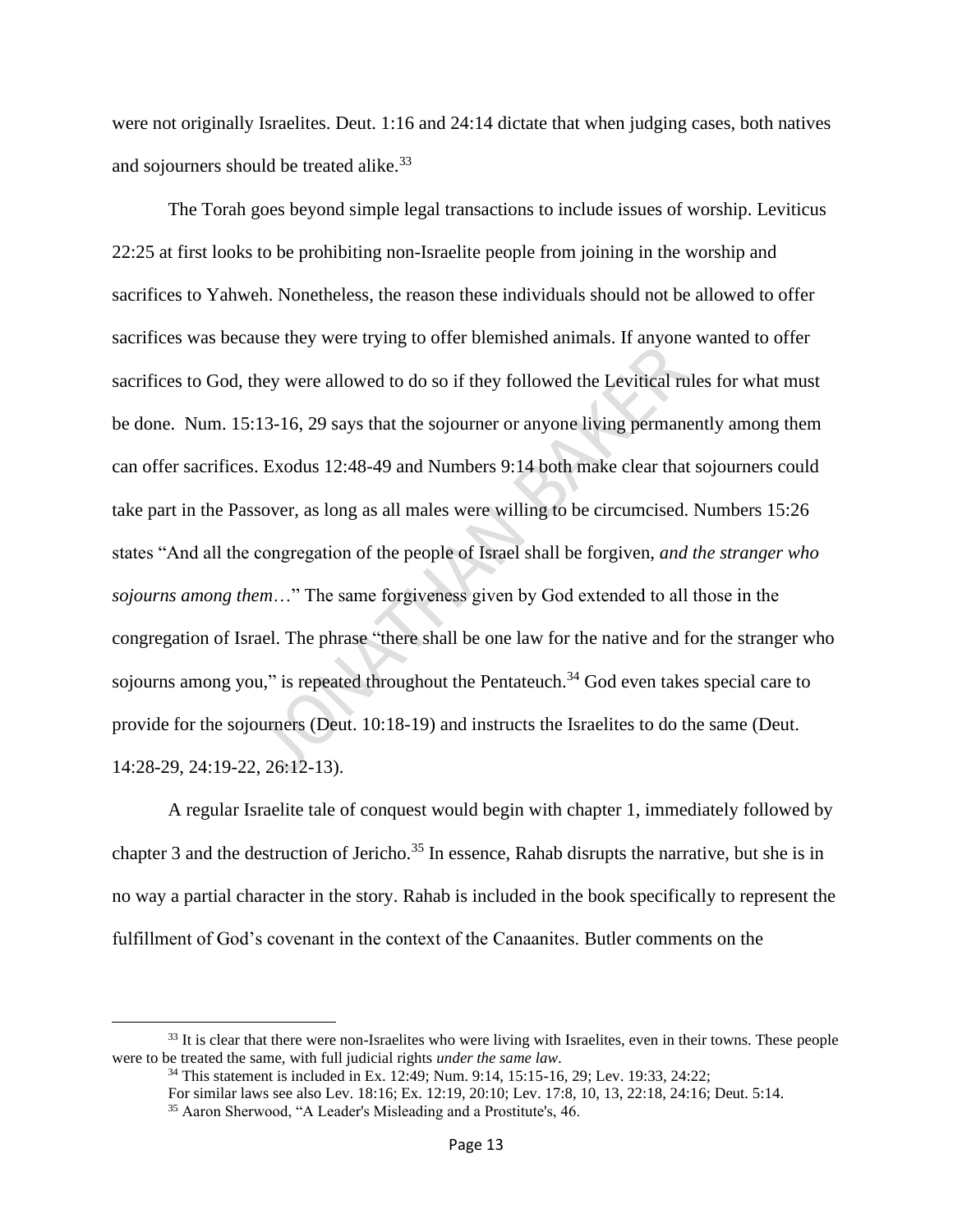remarkable story of Rahab, calling her both "the first prophetic figure in the historical books" and "the first inhabitant of the land to join Israel and Israel's God."<sup>36</sup>

Theses scriptures make clear that anyone who wanted to follow Yahweh could be a part of Israel.<sup>37</sup> The narrative of Joshua 2 and 6 drive home this point. The fact that the historical narrative includes stories of foreigner's acceptance into Israel demonstrate importance of Canaanite involvement in God's covenant with Israel.

God intended to bless all the families of the Earth through the Israelites, and the narrative of Rahab is a powerful demonstration of this covenant. While some claim that allowing Rahab and her family to live within Israel undermined their mission and decreased their claim to the land, the text seems to say the opposite. Israel's right to the land was based on the authority of Yahweh, and since Rahab acknowledged that authority it actually supported Israel's claim to the land and demonstrated the covenant God made with Abraham.<sup>38</sup>

# **Rahab and the Israelite Exodus**

Sherwood has demonstrated a very detailed parallel structure between the Exodus of Israel from Egypt and the exodus of Rahab from Jericho. The promise of God to Israel that He would "bring them up out of that land to a good and *broad* land," the word used to describe the land is רְחָב which means "to widen." The name Rahab calls to mind the very description of the land that God promised. When God promises to take Israel to Canaan, he refers the land as "broad." The word used is בְּחֲב which comes from the same stem as the name Rahab which refers to a widening often connected with the land of Canaan.<sup>39</sup>

<sup>36</sup> Trent C. Butler, *Word Biblical Commentary*, 261.

<sup>37</sup>Frank E. Gaebelein, ed., *The Expositor's Bible Commentary*, 245.

<sup>38</sup> Richard D. Nelson, "Joshua" in *The Old Testament Library*, 44.

<sup>39</sup> Ex. 34:24, Deut. 12:20, 19:8, 33:20;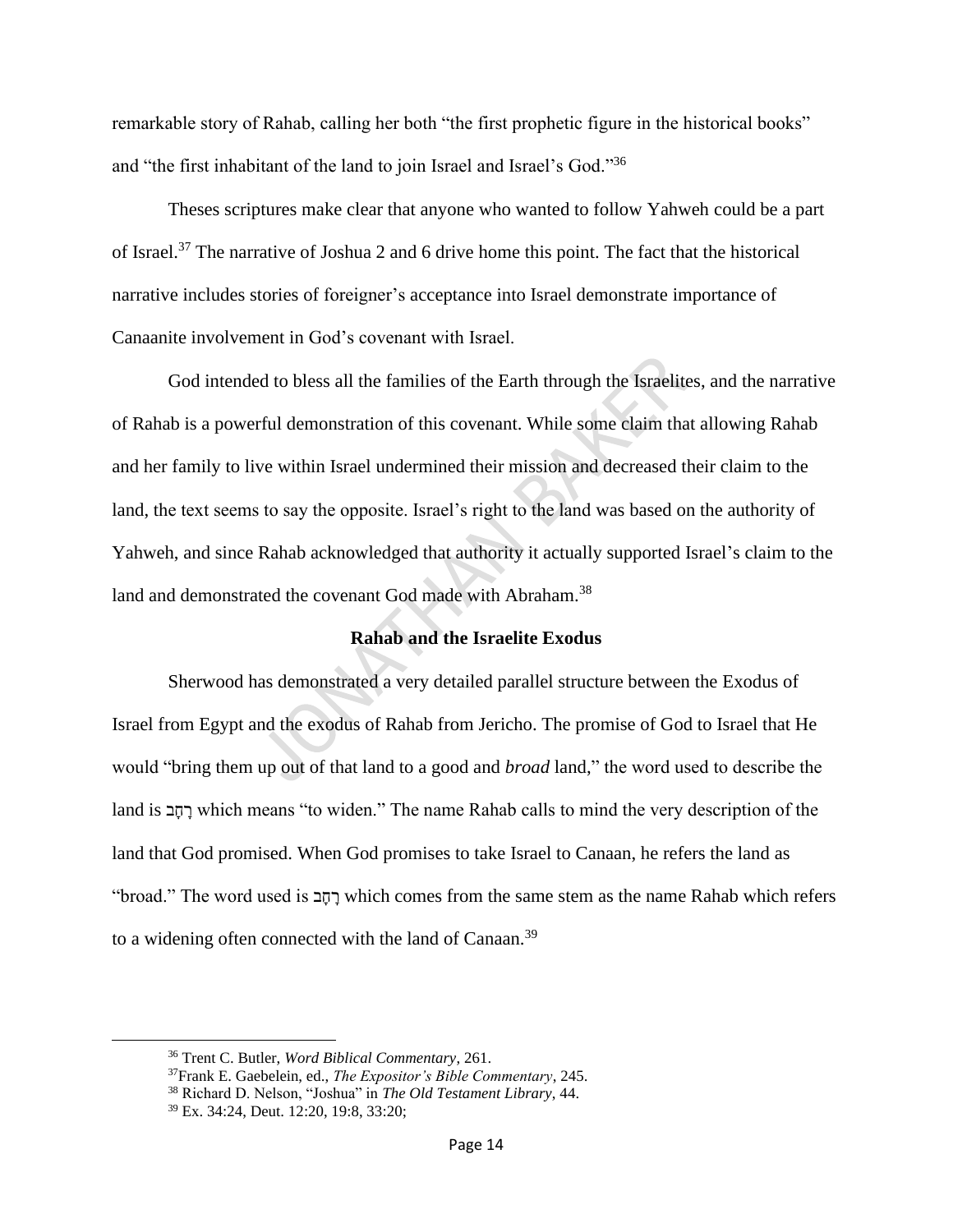The parallels between the exodus of the Israelites led by Moses and the deliverance of Rahab have been demonstrated by several scholars.<sup>40</sup> Both Moses and Joshua encountered a heavenly being who gave them instruction on their calling. During this encounter the leaders follow a similar pattern 1) each one encounters a remarkable sight; Moses a flaming bush, and Joshua the commander of the Lord's army. 2) Both divine figures identify themselves and ask the Israelite leader to remove the sandals from off their feet. 3) The heavenly messenger proceeds to tell the human leaders the way in which God will bring about deliverance and fulfill the covenant that God made with Abraham. 4) Both the account in Joshua and Exodus relate closely with the Passover. Israel celebrates the first Passover on the fourteenth day of the first month in accordance with God's command while Joshua and all of Israel celebrate the Passover as well, specifically referencing the fact they kept it on the assigned day. 5) In Exodus God commanded males who wanted to partake in the Passover to be circumcised, including any sojourner. Joshua 5 details the circumcision of all the males before the Passover is observed.

It is at this point that the connection to the Exodus shifts to include Rahab. In both Exodus and Joshua chapter 2, those who wanted to experience deliverance were required to stay inside their house. Not only that, but an external sign marked the residence of this individual who looked for deliverance. While wisdom would caution the jumping at too many typological connections between the scarlet cord and the blood over the doorpost, the two symbols do perform the same service in the structure of the narrative. The scarlet cord may very well have served as a guide for the spies had the ensuing battle been hand to hand as the spies would have assumed. If nothing else, the location of the scarlet cord in the structure of Joshua in relation to

<sup>40</sup> David A. Dorsey, *The Literary Structure of the Old Testament* (Grand Rapids, Michigan: Baker, 1999): 101, and Sarah Lebhar Hall, *Conquering Character: The Characterization of Joshua in Joshua 1-11* (London: Τ&Τ Clak, 2010), 54-58.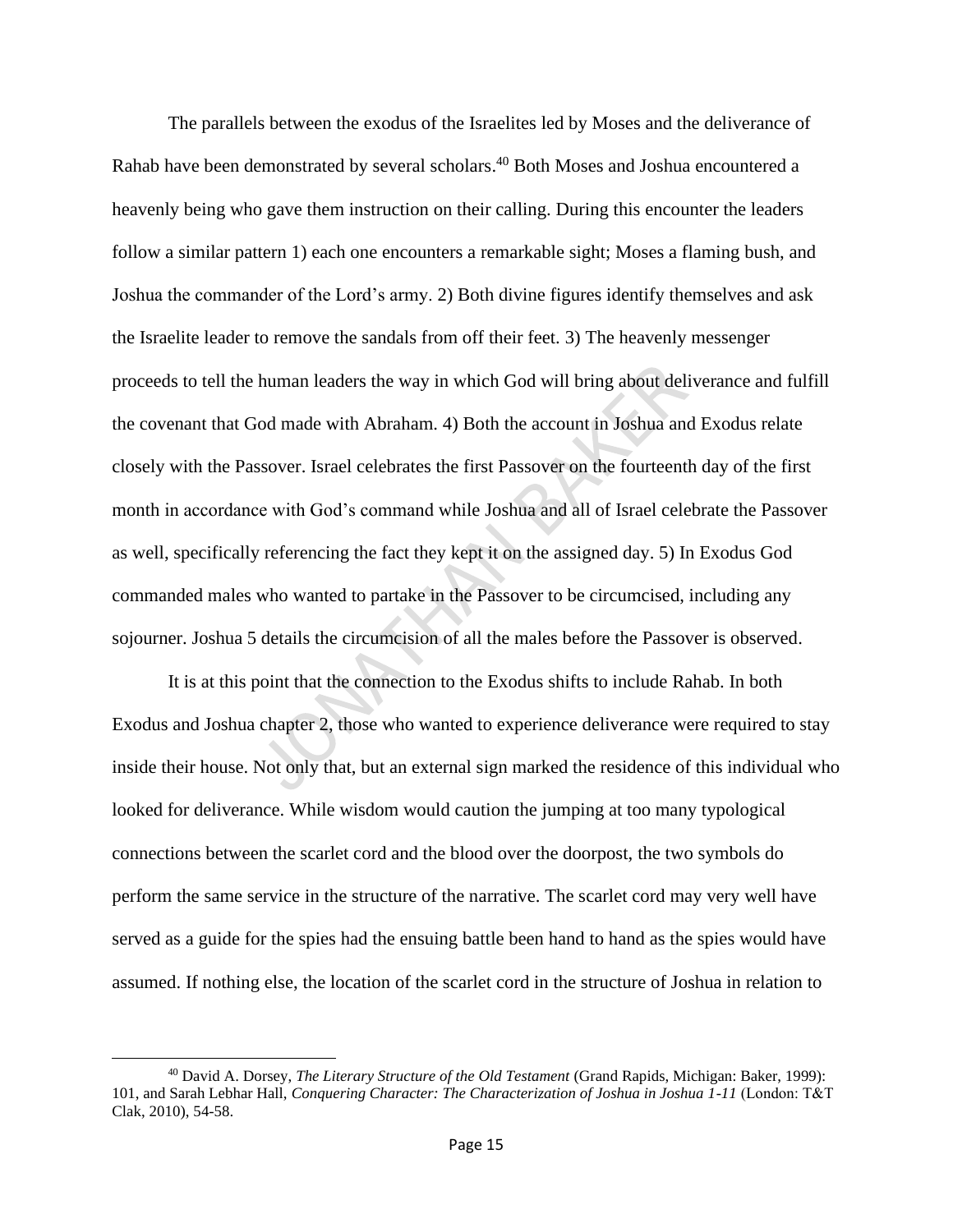the Exodus at least strengthen the connection between the angel of the Lord passing over the houses of the Israelites in Egypt and the hand of Yahweh sparing the house of Rahab from the destruction visited on Jerusalem.

Another interesting connection to note is that the deliverance of Israel from Egypt parallels the deliverance of Rahab from Jericho. Although there are obvious differences between the circumstances that free Israel and those that spare Rahab, both parties experience deliverance in a similar manner. With the people of Israel, it is more obvious because they were set free from physical slavery, but for Rahab deliverance comes through the salvation from the certain destruction commanded by God. This deliverance can be seen through an examination of the idea of exodus, which means "to go out." The word הוציא," go out," appears numerous times throughout the Exodus narrative.<sup>41</sup> The same word is used for Rahab in Josh. 6:22, 23 when she is "brought out," by the spies. Furthermore, the covenant extends to all the members of Rahab's family that are with her in her house. Salvation is often a family matter, it is integral to the Passover ceremony and the exodus of the Israelites as it is in the story of Rahab.<sup>42</sup> The story of Rahab demonstrates the gentile exodus, a parallel acceptance into the covenant of God to that of Israel.<sup>43</sup> A simplified parallel structure is demonstrated in the following figure.

<sup>41</sup> "go out," appears in Ex. 11:4, 8, 12:17, 22, 42, 13:3, 8, 14, 16, 14:11, 16:6, 32, 20:2, 23:15, 34:18

This connection has been noted in Nicholas P. Lunn, "The Deliverance of Rahab (Joshua 2, 6) As the Gentile Exodus," *Tyndale Bulletin* 65 no. 1 (2014): 11-19, David A. Dorsey, *The Literary Structure of the Old Testament*, 101, Sarah Lebhar Hall, *Conquering Character: The Characterization of Joshua in Joshua 1-11* (London: Τ&Τ Clak, 2010), 54-58, and R. Michael Fox, ed. *Reverberations of the Exodus in Scripture* (Eugene, OR: Pickwick, 2014). See also Anton van der Lingen "BW' -YS' as a Military Term," *VT* 42, no. 1 (1992) 59-66. <sup>42</sup> EX. 12:3, 24:15, Acts 16:31

<sup>43</sup> R. Michael Fox, ed. "Reverberations of the Exodus in Scripture," 11-19.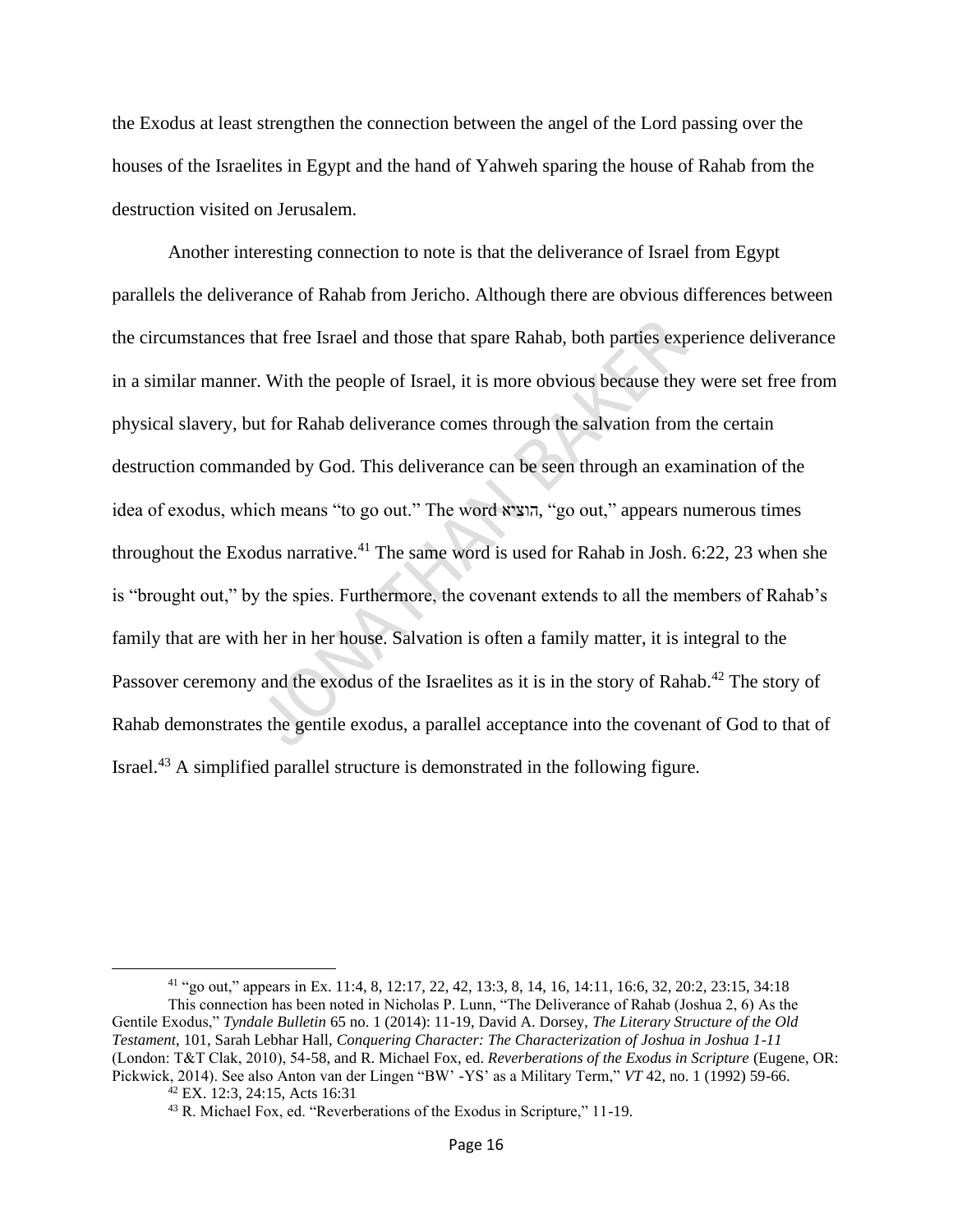In Exodus A Israelites brought out of Egypt following Passover B Crossing of the Red Sea / manna begins C Wilderness journey D Fulfillment of covenant at Jericho

In Joshua

D' Making of the covenant at Jericho C' Wilderness journey B' Crossing the River Jordan A' Rahab brought out of Jericho following Passover<sup>44</sup>

Here the Exodus of Rahab is connected to the beginning of the Israelite journey. It is interesting to note that the conquering of Jericho marked the first Israelite military victory beyond the Jordan River.<sup>45</sup> This event of course is not found in the Pentateuch, but I chose to include it because it marks the fulfillment of God's covenant to give the land to Israel accomplished by the Israelite Exodus. With this fulfillment comes a new interpretation of the exodus in the person of Rahab. Israel reached the land that they had been promised, but with this would come the exodus of the Canaanites. They had the option to leave the land, to run from the Israelites as many did. They could remain and fight the Israelites, but God showed at Jericho that when He led the armies of Israel no kingdom could stand in the way. The third option was chosen by Rahab and her family. Canaanites had the option to "come out" of their pagan religions and accept Yahweh as Rahab had done, and this exodus would be their deliverance.

# **Rahab's Acceptance into Israel**

Coote argues that despite the evidence pointing toward the acceptance of Rahab and her family into the ranks of Israel, she was never fully welcomed. Instead, her and her clan lived as perpetual aliens.<sup>46</sup> The other extreme posits that Rahab married Joshua after the events detailed

<sup>44</sup> I added D and D' even though it is not included in Lunn's structure and D is not in Joshua because it demonstrates the first fulfillment of God's covenant with Israel to give Israel the land. Lunn, Nicholas P. The Deliverance of Rahab (Joshua 2, 6) As the Gentile Exodus 65 no. 1 (2014): 17.

<sup>&</sup>lt;sup>45</sup> They had some victories before this like defeating Sihon and Og which Rahab mentions in Joshua 2:10. <sup>46</sup> R.B. Coote, "The book of Joshua" in *NIB*, vol. 2 (Nashville: Abingdon, 1998), 619.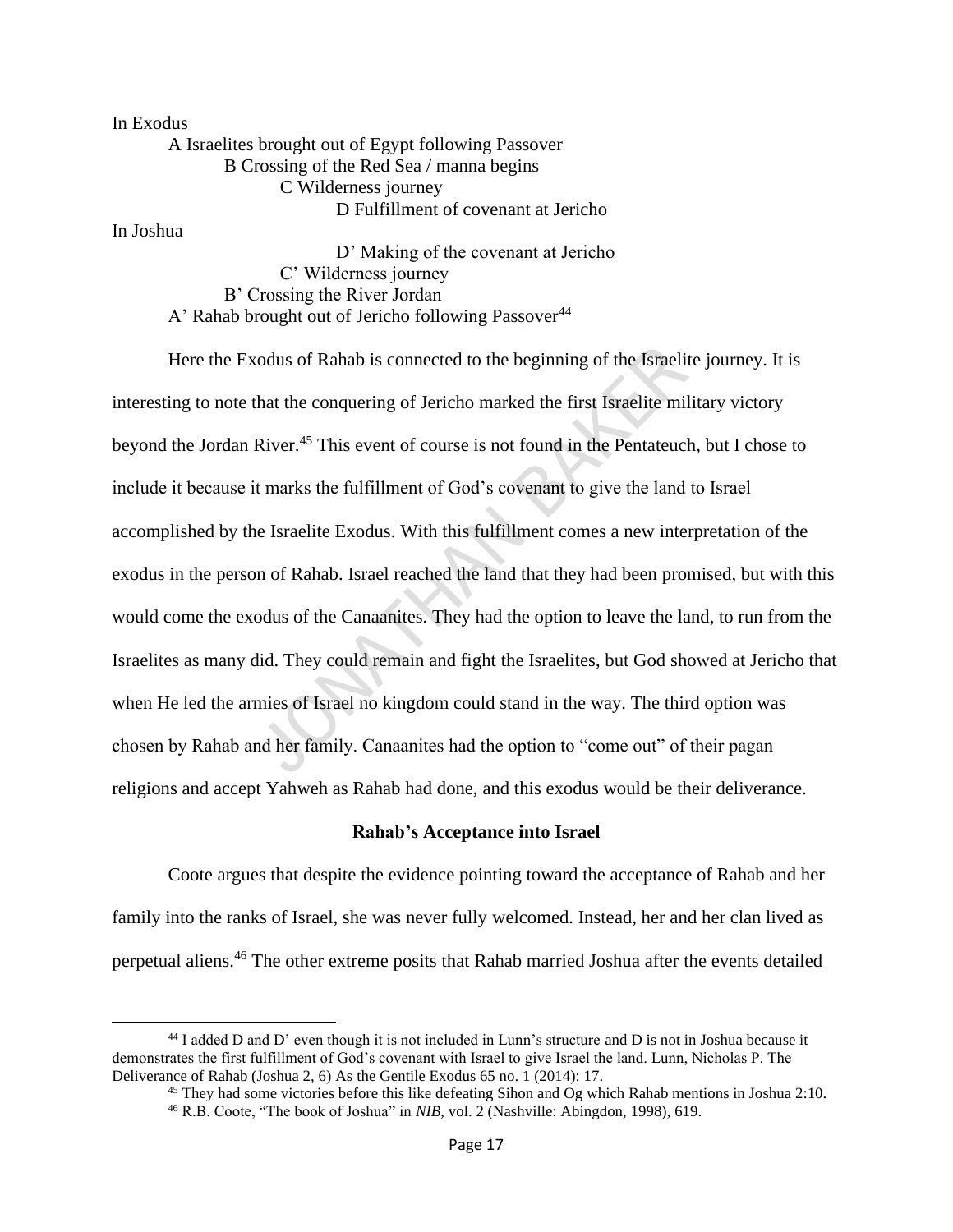in Joshua  $6<sup>47</sup>$  I will seek to address what biblical evidence that exists for the acceptance of Rahab into Israel and how Biblical scholars have interpreted this evidence.

The last two mentions of Rahab in the book of Joshua come in verse 23 and 25 of chapter 6. Verse 23 says "So the young men who had been spies went in and brought out Rahab and … all who belonged to her… and put them *outside* the camp of Israel." The word "outside," is וץּח which refers to the "outward part." It is used in Ezekiel 40-46 to specify the "outer court" of the temple and in Numbers 5:3, 12:14 to refer to the outskirts of the camp where lepers were exiled. It was also outside the camp that certain portions of the burnt offerings took place (Lev.  $4:12$ ).<sup>48</sup>

Nelson sees Joshua 6:22-27 as happening between the time the city is taken and its complete destruction. If Rahab and her family were led out of the city and touched any dead body, they would be considered unclean for seven days (Num. 19:11).<sup>49</sup> This would have led them to be quarantined outside the camp until they were considered clean. Harrison supports this interpretation of the text, noting that it was because of ceremonial uncleanliness that Rahab and her family were kept on the outskirts of Israel.<sup>50</sup> In the battle narrative of Numbers 31 this practice is clearly outlined. God commanded the people to destroy everything that belonged to the Midianites, and all the people of the Midianites. This was similar to the instruction given concerning the destruction of Jericho. When the men of war returned, they brought back spoils and women and children. For those foreigners who were allowed to live, they had to remain on the outskirts of camp and go through ritual purification in order to enter the camp. The soldiers,

<sup>47</sup> Richard J. Bauckham, "Tamar's Ancestry and Rahab's Marriage: Two Problems in the Matthean Genealogy," *NovT* 37, no. 4 (1995): 320–329. Andrzej Toczyski, "The 'Geometrics' of the Rahab Story: A Multi-Dimensional Analysis of Joshua 2," 67–91.

<sup>48</sup> Bruce K. Waltke, *Theological Wordbook of the Old Testament*, 273.

<sup>49</sup> Richard D. Nelson, "Joshua," in *The Old Testament Library*, 94-95.

<sup>50</sup> R. K. Harrison, ed., "The Book of Joshua," *in The New International Commentary on the Old Testament* (Grand Rapids, MI: Eerdmans, 1981), 115.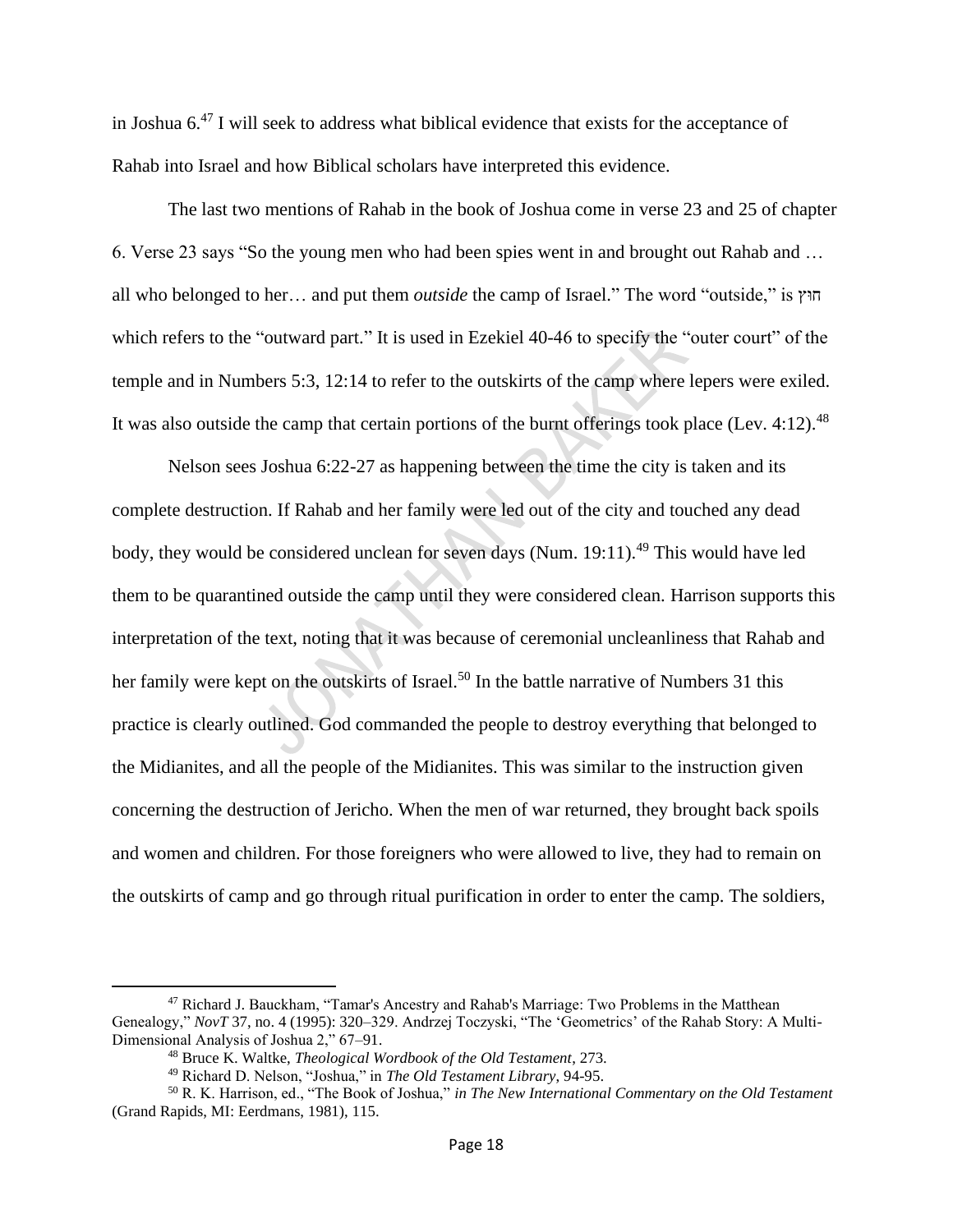as well as the spoils has to do this. This purification of fire and water was meant both as physical cleansing, and spiritual cleansing.<sup>51</sup>

Another theory is that Rahab was placed on the outskirts of town as a temporary asylum.<sup>52</sup> Israel was designed to be an extremely organized society as they were travelling through the wilderness. This meant that the camp was very structured. Nevertheless, Israel was about to be divided in the land of Canaan, and this would provide much more room for expansion and reorganization. Well it could have been difficult to incorporate Rahab and her family into the camp while it was in its mobile structure; it would be easy to include her in the redistribution. For this reason, the temporary asylum theory makes a lot of common sense, albeit without explicit textual support.<sup>53</sup>

The textual evidence in support for the uncleanliness theory seems sufficient to posit that this would be the reason she was kept on the outskirts of Israel. It does not seem to denote any sort of discomfort on the part of Israel that she would be considered an Israelite, but rather a regular practice of purification following the instruction of Moses. That is not to say that the temporary asylum theory is not also true, but the text does not give us enough reasoning to say for certain.

The very last time Rahab is mentioned in Joshua is in 6:25, "But Rahab the prostitute and her father's household … Joshua saved alive. And *she has lived in Israel to this day*…" the final phrase is used often in the historical narrative of the Bible.<sup>54</sup> There is some argument over what this phrase means. Some say that this phrase is referring to Rahab's reputation and influence and

<sup>51</sup> Jarome Creach, "Joshua," in *Interpretation Commentary* (Louisville: John Knox, 2003), 66.

<sup>52</sup> Peter Jenei, "Strategies of Stranger Inclusion," 134.

<sup>&</sup>lt;sup>53</sup> This theory relies on the idea that that Rahab and her clan were numerous held by Richard D. Nelson, "Joshua," 43, and Trent C. Butler, *Word Biblical Commentary*, 379.

<sup>54</sup> For example, 2 kings 8:22, 17:34; 2 Chron. 21:10.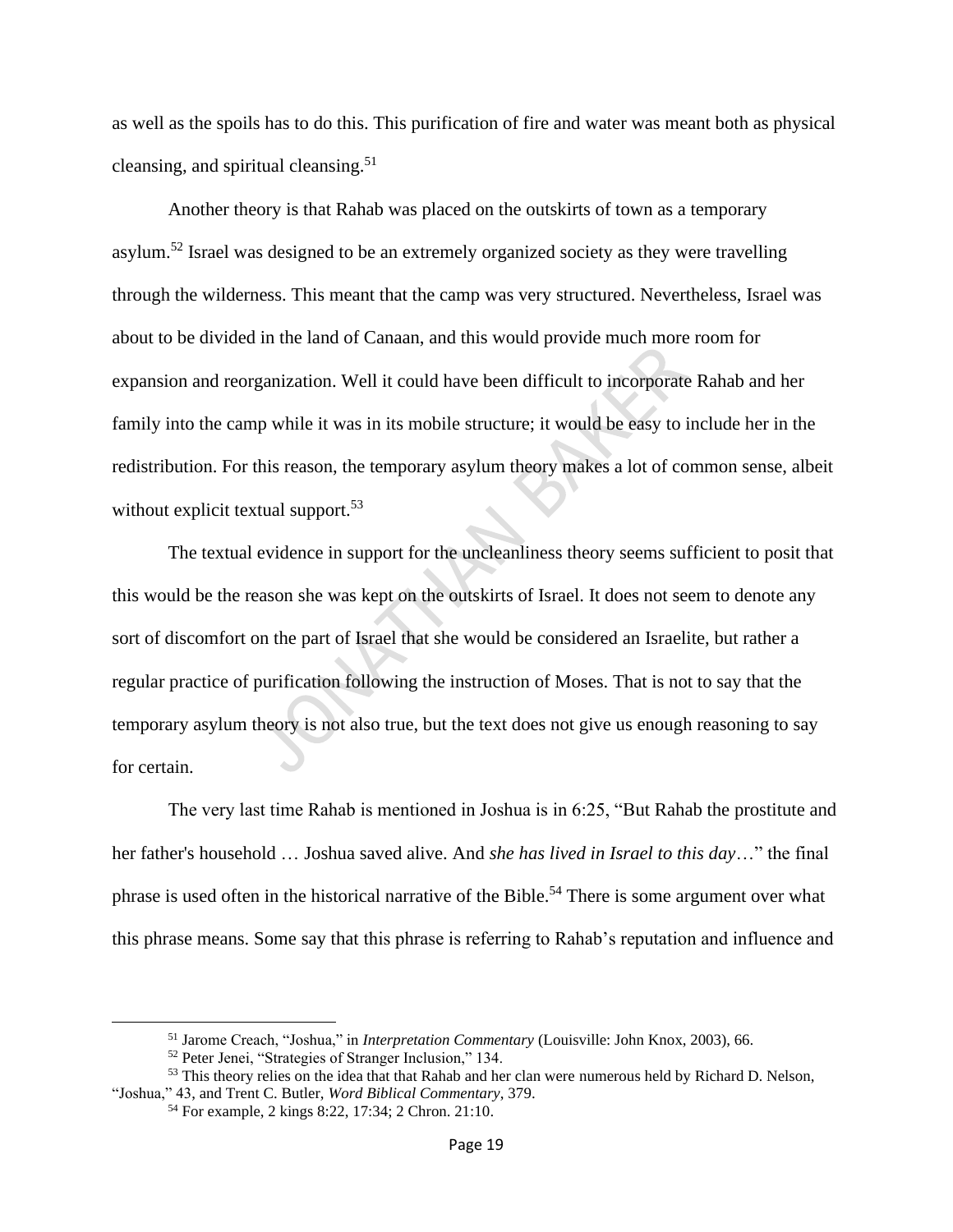in no way is making a claim to the historical fact that she was still alive at the time the book was written.<sup>55</sup> Others believe that this statement is not etiological, but should be read as it is translated, that Rahab was alive at the time of writing.<sup>56</sup> The interpretations rely heavily on when the book of Joshua was written. I lean toward the historical view of the statement in Joshua based on the other uses of the phrase in scripture. Nevertheless, that does not discount the etiological impact of its inclusion.

What is particularly important about this statement is its use of the word בְּקֵרָב *(beqereb)*. When the stem קְרֵב is combined with the preposition the object which it applies to, in this case Rahab, is seen as contained within a group. It is the same term applied to Israel dwelling "in the midst" of the Canaanites (Ex.  $34:12$ ).<sup>57</sup> So, in this instance the final phrase of verse 25 could rightly be translated "she has lived *in the midst* of Israel to this day…" This statement confirms Rahab's full acceptance into Israel as a permanent resident in the midst of the Israelite community.<sup>58</sup>

The rest of scripture confirm Rahab's complete integration into Israel by including her genealogy. Matthew 1:4-6 is the only place where Rahab is explicitly mentioned, here it is recorded "Salmon the father of Boaz *by Rahab.* And Boaz the father of Obed *by Ruth."* In Ruth 4 it includes the same genealogy naming Salmon the father of Boaz and Obed his son. In each of these genealogies the generations are included for the purpose of providing the family tree of David. Luke 3 also includes a genealogy of David beginning with God creating Adam and

<sup>55</sup> Frank E. Gaebelein, ed. *The Expositor's Bible Commentary*, 263-264.

<sup>56</sup> R. K. Harrison, ed., "Joshua," 115.

<sup>57</sup> Helmer Ringgren, ed., *Theological Dictionary of the Old Testament,* vol. 13, trans. David E. Green (Grand Rapids, MI: Eerdmans, 1980), 148-152.

<sup>58</sup> Frank Anthony Spina, "Israelites as gērîm, 'Sojourners,' in Social and Historical Context," in *The Word of the Lord Shall Go Forth: Essays in Honor of David Noel Freedman in celebration of his 60th birthday*, ed. C. L. Meyers & M. P. O'Connor, ASOR Special Volume Series 1 (Winona Lake: Eisenbrauns, 1983), 329.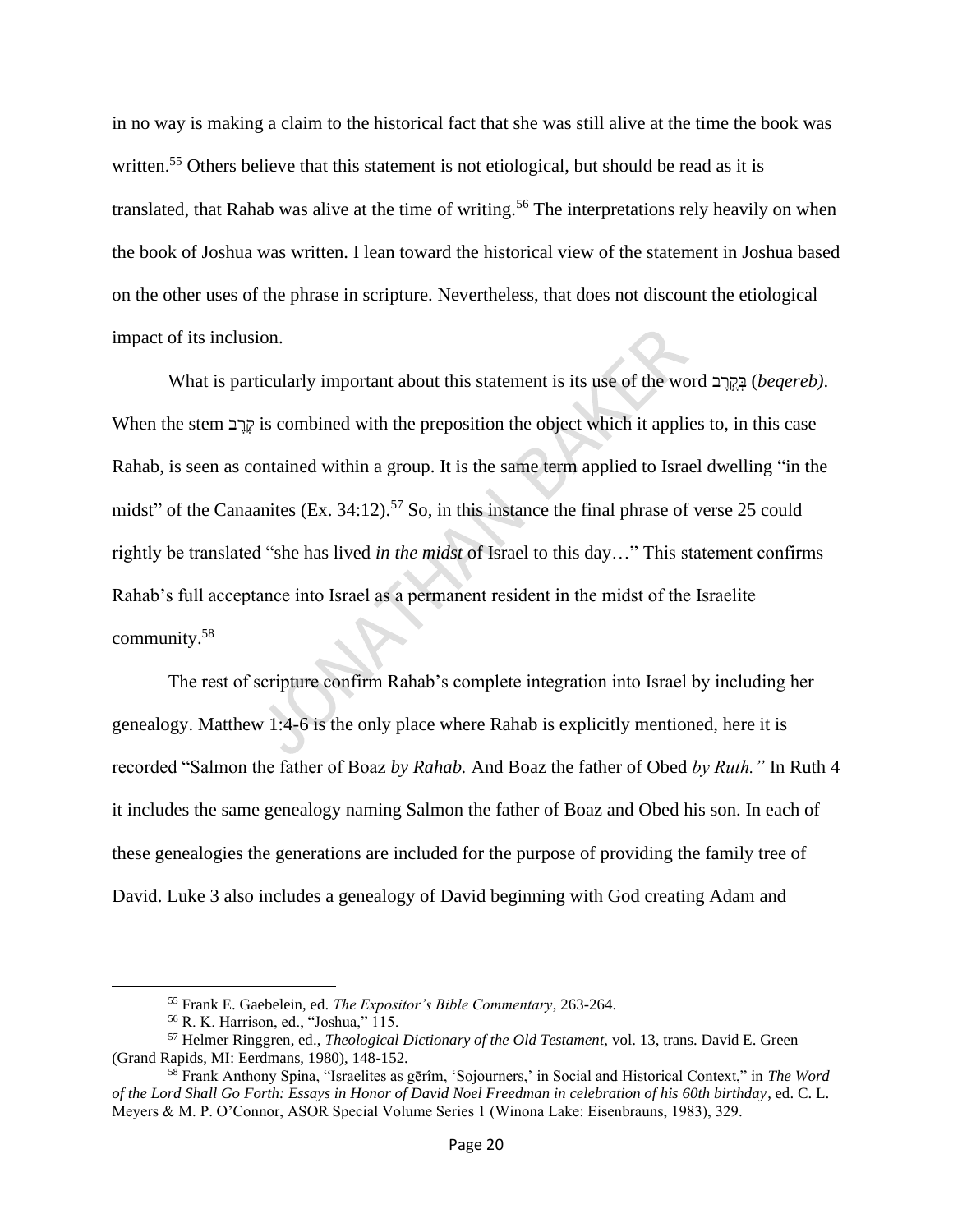concluding with Jesus. He records that Boaz was the father of Obed, and the son of Sala.<sup>59</sup> In each genealogy Ruth and Boaz are the great grandparents of David. The inclusion of Rahab in the genealogy of Jesus is no small detail. This shows not only that Rahab was accepted into Israel, but that she became a vital part in carrying on the covenant line of the Messiah promised to Abraham.

## **Conclusion**

An analysis of the covenant between Israel and Yahweh beginning with Abraham and continuing through the nation of Israel reveals the purpose of the agreement: through the selected people all nations of the earth would be blessed. An important element of the covenant was the positioning of the nation of Israel in the land of Canaan. This included the destruction of pagan religion, as well as certain people groups who had matured in sin. The narrative of Rahab demonstrated that the covenant was meant to incorporate anyone who chose to follow Yahweh, including Canaanites. Rahab demonstrates the Canaanite Exodus by choosing to follow the Lord at the peril of her own life. She was ultimately accepted into Israel as a full member of society although she was a Canaanite. Although some may hold to conclusion that God's covenant with Israel was impartial and exclusive, the testimony of Rahab declares the Biblical covenant has always been for anyone who chooses to follow Yahweh.

<sup>59</sup> There are a few differences between Matthew 1:4-6 and Luke 3:31-33. It is possible that the name Sala (Σαλά) is referring to a different person (LXX renders the name in Ruth as Σαλμαν). More likely it is the same person because the name sounds so much alike. It could be simply a shortened name. There is an addition of several generations between Amminadab and Hezron than is found in Ruth, but this is not uncommon for genealogies.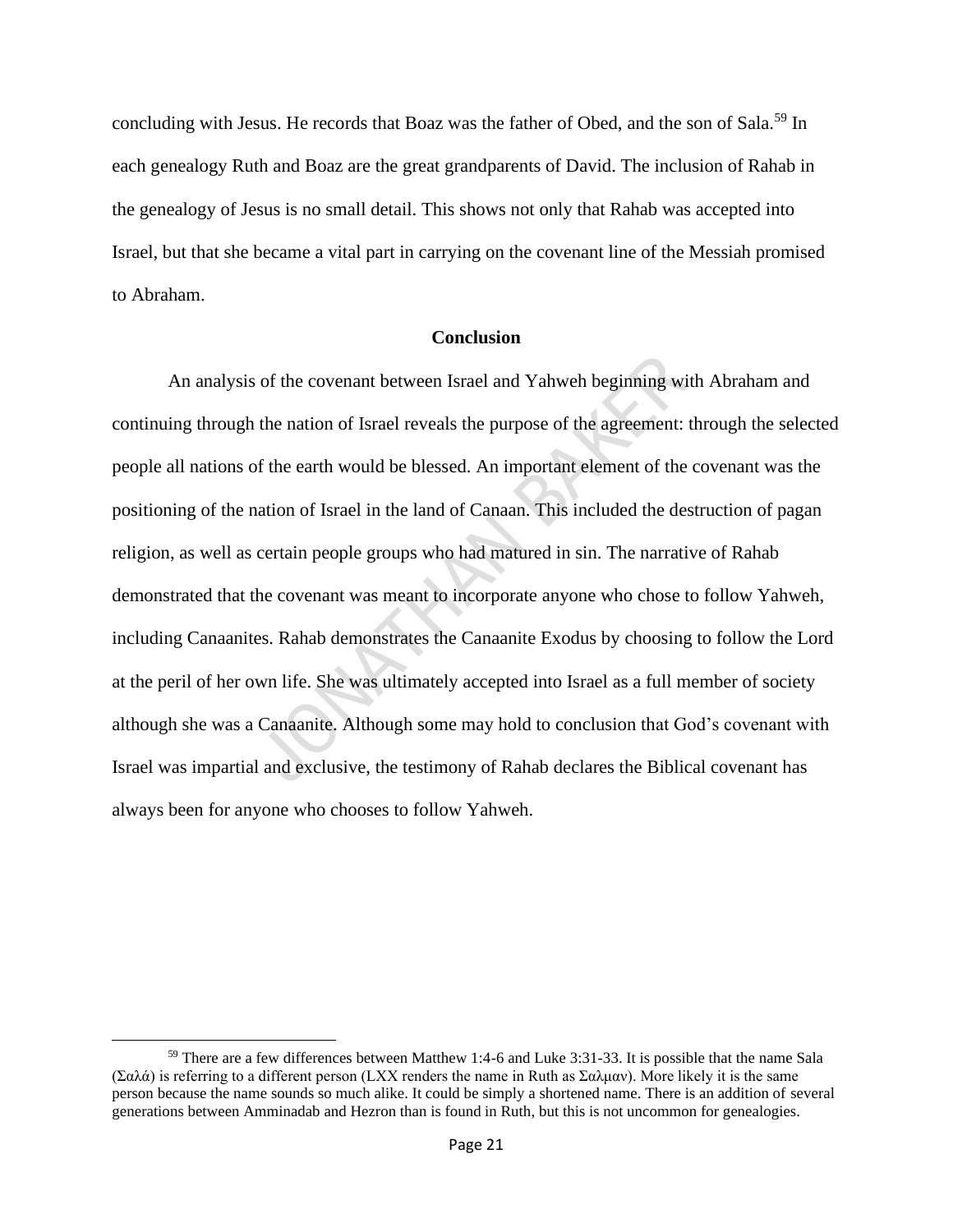# Bibliography

- Bauckham, Richard J. "Tamar's Ancestry and Rahab's Marriage: Two Problems in the Matthean Genealogy." *NovT* 37, no. 4 (1995): 313–329. [https://doi.org/10.1163/156](https://doi.org/10.1163/156%208536952663168)  [8536952663168.](https://doi.org/10.1163/156%208536952663168)
- Bienkowski, Piotr. "Jericho Was Destroyed in the Middle Bronze Age, Not the Late Bronze Age," *Biblical Archaeology Review* 16, no. 5 (1990): 45–46.
- Botterweck, G. Johannes and Helmer Ringgren, eds. *Theological Dictionary of the Old Testament.* Translated by David E. Green. Grand Rapids, MI: Eerdmans, 1980.
- Butler, Trent C. *Word Biblical Commentary*. Vol. 7a. Edited by Nancy L. DeClassé-Walford. Grand Rapids, MI: Zondervan, 2014.
- Clement. "The First Epistle of Clement to The Corinthians." In *Early Christian Writings.*  Translated by J.B. Lightfoot. Last Updated, 2019. [http://www.earlychristianwritings.com/text/1clement-lightfoot.html.](http://www.earlychristianwritings.com/text/1clement-lightfoot.html)
- Coote, R.B. "The Book of Joshua." In *NIB.* Vol 2. Nashville: Abingdon, 1998.
- Cowles, C. S. "The Case for Radical Discontinuity," in *Show Them No Mercy: 4 Views on God and the Canaanite Genocide*. Grand Rapids, MI: Zondervan, 2003. EPub Edition.
- Creach, Jarome. "Joshua," in *Interpretation Commentary*. Louisville: John Knox, 2003.
- Dorsey, David A. *The Literary Structure of the Old Testament*. Grand Rapids, MI: Baker, 1999.
- Fox, R. Michael, ed. *Reverberations of the Exodus in Scripture*. Eugene, OR: Pickwick, 2014.
- Gaebelein, Frank E., ed. *The Expositor's Bible Commentary.* Vol. 3. Grand Rapids, MI: Zondervan, 1992.
- Gangloff, Frederic. "Joshua 6: Holy War or Extermination by Divine Command *(Harem)*?" *Theological Review* 25, no. 1 (2004): 3-23.
- Green, Joel B., ed. *Dictionary of Scripture and Ethics*. Grand Rapids, MI: Baker Academic, 2011.
- Hall, Sarah Lebhar. *Conquering Character: The Characterization of Joshua in Joshua 1-11*. London: Τ&Τ Clak, 2010.
- Harris, R. Laird, Gleason L. Archer Jr., and Bruce K. Waltke. *Theological Wordbook of the Old Testament.* 2nd edition. Chicago: Moody, 1980.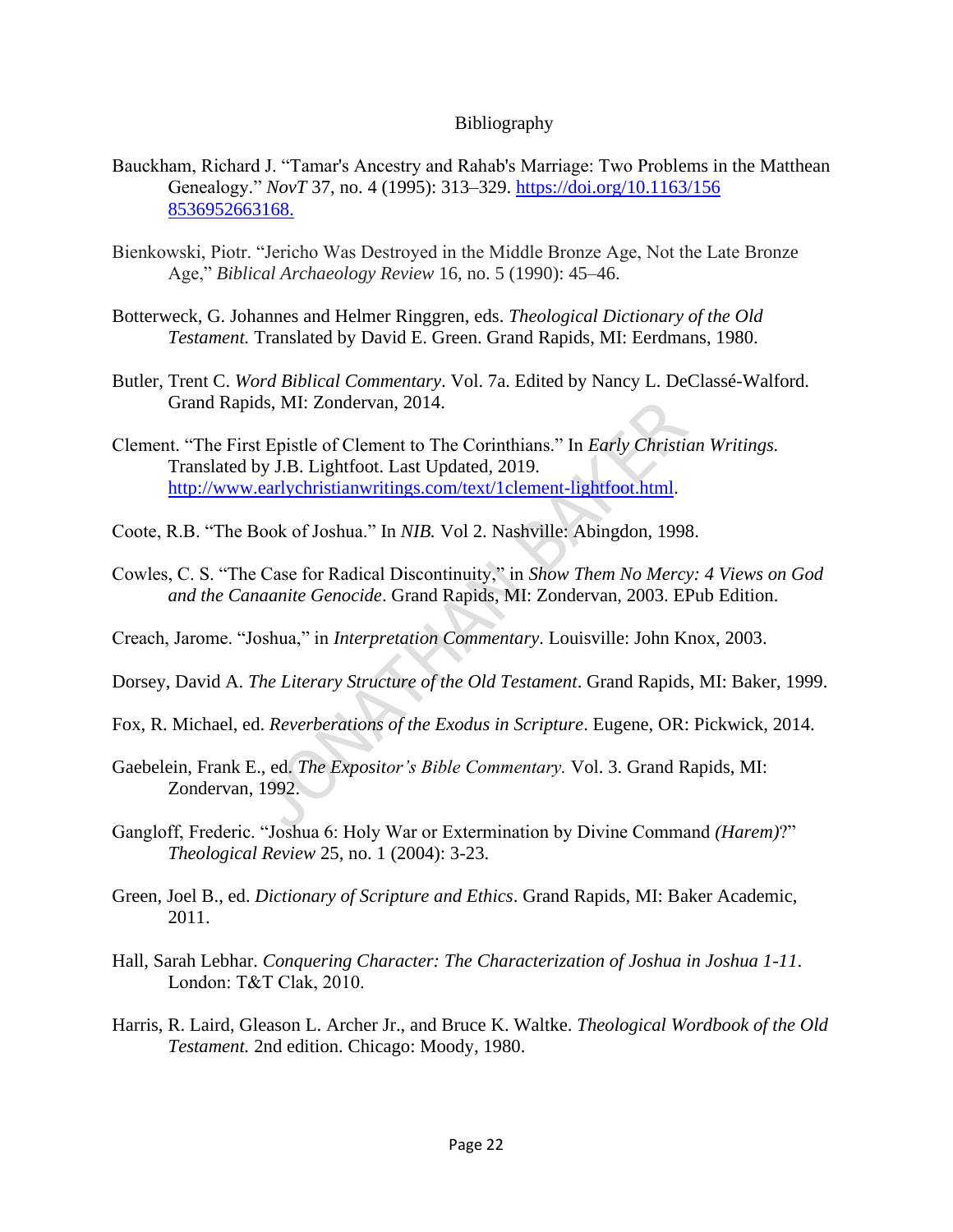- Harrison, R. K., ed. "Joshua." In *The New International Commentary on the Old Testament*. Grand Rapids, MI: Eerdmans, 1981.
- Hess, Richard S. *Joshua: An Introduction and Commentary.* Downers Grove, IL: InterVarsity Press, 1996.
- Jenei, Peter. "Strategies of Stranger Inclusion in the Narrative Traditions of Joshua–Judges: The Cases of Rahab's household, the Kenites and the Gibeonites." *Old Testament Essays* 32, no. 1 (2019): 127-154.
- Josephus, Flavius. *Antiquities of the Jews.* Vol. 8 in *The Works of Flavius Josephus*. Translated by William Whiston. London: Henry G. Bohn, 1845.
- Levy, Evan, P.M. Michele Daviau, and Randall W. Younker, eds. *Crossing Jordan: North American Contributions to the Archeology of Jordan*. New York: Rutledge, 2014.
- Lingen, Anton van der. "BW' -YS' as a Military Term." *VT* 42, no. 1 (1992): 59-66.
- Lunn, Nicholas P. "The Deliverance of Rahab (Joshua 2, 6) As the Gentile Exodus." *Tyndale Bulletin* 65, no. 1 (2014): 11-19.
- Na'aman, Nadav. "From Conscription of Forced Labour to a Symbol of Bondage: Mas in the Biblical Literature." in *An Experienced Scribe Who Neglects Nothing: Ancient Near Eastern Studies in Honor of Jacob Klein.* Edited by Y. Sefati, P. Artzi, Ch. Cohen, B. L. Eichler, and V. A. Hurowitz, 746–758. Bethesda: CDL Press, 2005.
- Nelson, Richard D. "Joshua" in *The Old Testament Library*. Louisville Kentucky: John Knox, 1997.
- Pierce, John B. "Flexible Design: Revisionary Poetics." In *Blake's Vala Or The Four Zoas*. London: McGill-Queen's University Press, 1998.
- Robinson, Bernard P. "Rahab of Canaan—and Israel." *SJOT* 23, no. 2 (2009): 257–273.
- Sherwood, Aaron. "A Leader's Misleading and a Prostitute's Profession: A Re-examination of Joshua 2." *Journal for the Study of the Old Testament* 31, no. 1 (2006): 43-61. https//:doi.org/10.1177/0309089206068842.
- Shoulson, Jeffrey S. *Fictions of Conversion: Jews, Christians, and Cultures of Change in Early Modern England*. Philadelphia: University of Pennsylvania Press, 2013.
- Spina, Frank A. "Israelites as gērîm, 'Sojourners,' in Social and Historical Context." Pages 321– 335 in *The Word of the Lord Shall Go Forth: Essays in Honor of David Noel Freedman in celebration of his 60th birthday*. Edited by Carol L. Meyers and M. P. O'Connor. Winona Lake: Eisenbrauns, 1983. ASOR Special Volume Series 1.